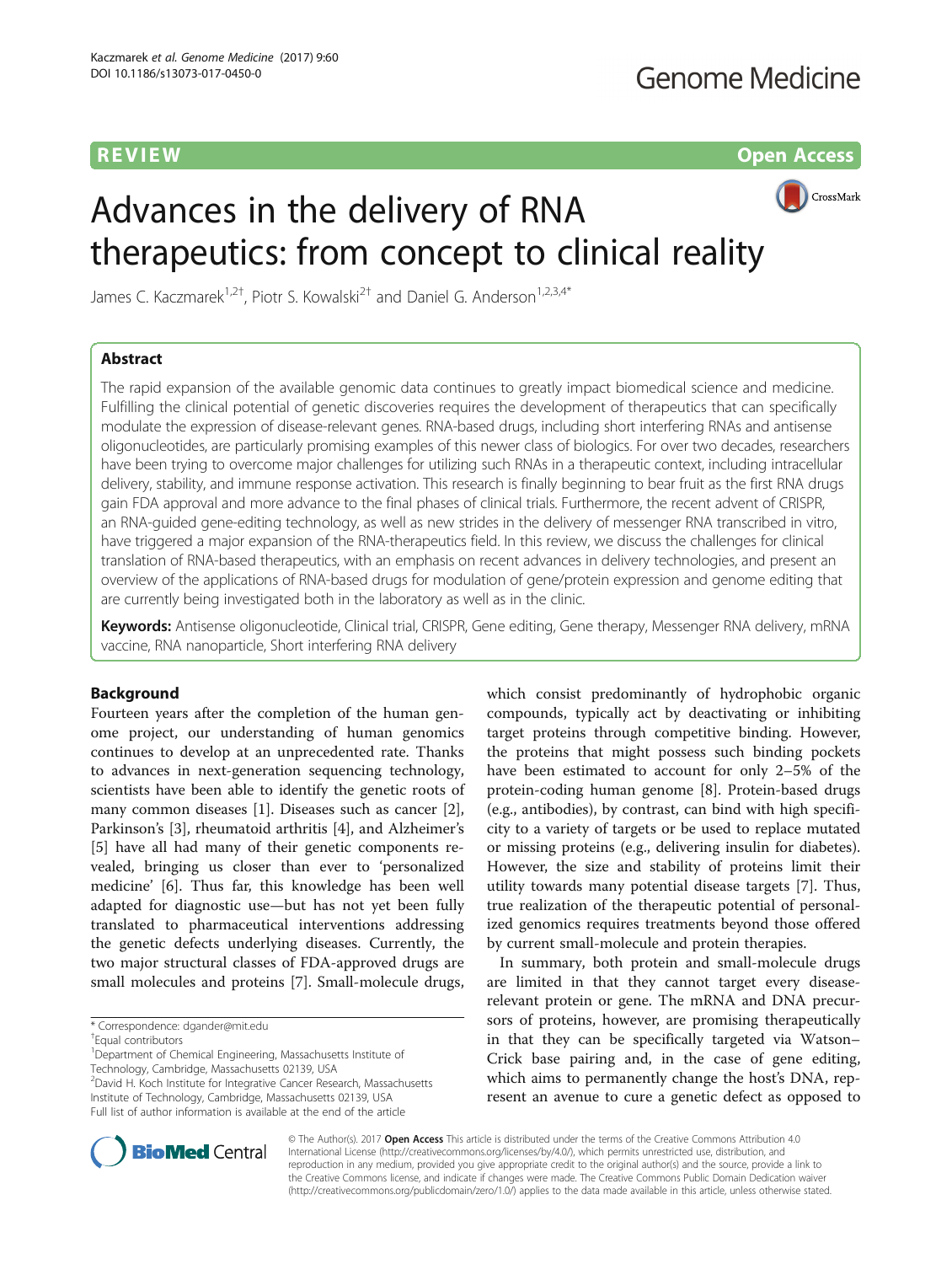just treating it. Over the past few decades, RNA drugs have emerged as candidates to address diseases at the gene and RNA levels. Although it has been known since 1990 that nucleic acids can be used to modulate protein production in vivo [\[9](#page-12-0)], therapeutic RNA delivery has been limited by a number of factors. Naked, singlestranded RNA is prone to nuclease degradation, can activate the immune system, and is too large and negatively charged to passively cross the cell membrane—and must, therefore, be provided with additional means of cellular entry and escape from endosomes, which transport extracellular nanoparticles into the cytoplasm [\[10](#page-12-0)]. As such, the nucleic acid delivery field has centered on the design of delivery methods and materials that will transport RNA drugs to the site of interest. In this review, we provide an overview of the current status of advances in RNA and RNA–protein therapy, with an emphasis on materials that have been developed for RNA delivery and applications of RNA-based drugs for the modulation of gene/protein expression and gene editing.

# Delivery materials and chemical modifications for RNA

# Delivery materials

Broadly speaking, RNA delivery can be mediated by viral and non-viral vectors. For viral RNA delivery, there has been a great deal of interest in engineering adenoassociated viruses to carry nucleic acid cargo [[11](#page-12-0)]—however, this section will focus mainly on the development of non-viral materials (Table 1). Of the non-viral RNA delivery vehicles, nanoparticles are perhaps the most studied. Nanoparticle encapsulation of RNA physically protects nucleic acids from degradation and, depending on the specific chemistry, can aid in cellular uptake and endosomal escape. Given their high degree of chemical flexibility, polymers are commonly used materials for nanoparticle-based delivery [[12](#page-12-0)]. Typically, cationic polymers are used to electrostatically condense the negatively charged RNA into nanoparticles (Fig. [1a](#page-2-0)) [\[13](#page-12-0)].

Table 1 Comparison of clinically relevant RNA delivery platforms

These positively charged groups often consist of amines that become protonated at physiological pH (pKa  $\sim$ 7.4), thought to lead to an ion imbalance that results in endosomal rupture [[14, 15](#page-12-0)], although this so-called 'proton sponge' hypothesis has yet to be rigorously demonstrated for various materials [\[16](#page-12-0)]. Regardless of the exact mechanism by which polymers aid in RNA delivery, commercially available amine-containing polymers were some of the earliest non-viral materials adopted for nucleic acid delivery. Synthetic polymers such as poly-Llysine [\[17](#page-12-0)], polyamidoamine [\[18\]](#page-12-0), and polyethyleneimine [[19\]](#page-12-0), as well as naturally occurring polymers such as chitosan [\[20](#page-12-0)], have all been applied to RNA delivery, with varying levels of success. In addition, some investigators have synthesized polymers specifically for nucleic acid delivery. Poly(β-amino esters), in particular, have gained widespread use in DNA delivery owing to their ease of synthesis and biodegradability [[21\]](#page-12-0), but have also proved to be capable of effecting delivery of short interfering RNA (siRNA) [[22](#page-12-0)–[24](#page-12-0)] and mRNA [\[25](#page-12-0)].

Lipids and lipid-like materials represent the second major class of nanoparticle-based delivery vehicles for RNA. As with polymers, cationic lipids are often used to electrostatically bind the nucleic acid. Many laboratories, however, have started utilizing ionizable lipids, which are lipids that are positively charged only at acidic pH. This ionizable behavior is thought to enhance efficacy through helping with endosomal escape [\[26\]](#page-12-0) and reducing toxicity [\[27](#page-12-0)] as compared with particles that remain cationic at physiological pH. Lipids are also capable of self-assembly into well-ordered nanoparticle structures, known as lipoplexes (Fig. [1b\)](#page-2-0), driven by a combination of electrostatic interactions with RNA and hydrophobic interactions [\[28, 29\]](#page-12-0). Optimizing the formulation of lipid nanoparticles (LNPs) by addition of other hydrophobic moieties, such as cholesterol and PEG-lipid, in addition to an ionizable/cationic lipid, enhances nanoparticle stability and can significantly enhance efficacy of RNA delivery [[30](#page-12-0)]. However, similarly to polymers, it was found that ionizable lipid structure is the main factor

| Delivery vehicle | Type of RNA in clinical trials | Advantages                                                                                                                   | Disadvantages                                                                                 | References                                                      |
|------------------|--------------------------------|------------------------------------------------------------------------------------------------------------------------------|-----------------------------------------------------------------------------------------------|-----------------------------------------------------------------|
| Naked RNA        | siRNA, ASO, mRNA               | No additional materials or<br>synthesis required                                                                             | Prone to degradation<br>Immunogenic<br>Difficulty entering cell<br>Poor circulation half-life | [63-65, 73-78, 101, 103, 114, 115]                              |
| Nanoparticle     | siRNA, ASO, mRNA               | Increased half life<br>Protection from nucleases<br>Aids in endocytosis and<br>endosomal escape                              | Elevated risk of toxicity with<br>introducing excipient materials                             | $[12-37, 58-60, 82-85, 106-108,$<br>110-113, 131, 145, 156-159] |
| Conjugate        | siRNA, ASO                     | Defined chemical structure<br>Ability to target specific receptors<br>Limited toxicity due to lack of<br>excipient materials | High doses required<br>Dependent on chemical<br>modifications for RNA stability               | $[38-43, 62]$                                                   |

ASO antisense oligonucleotide, siRNA short interfering RNA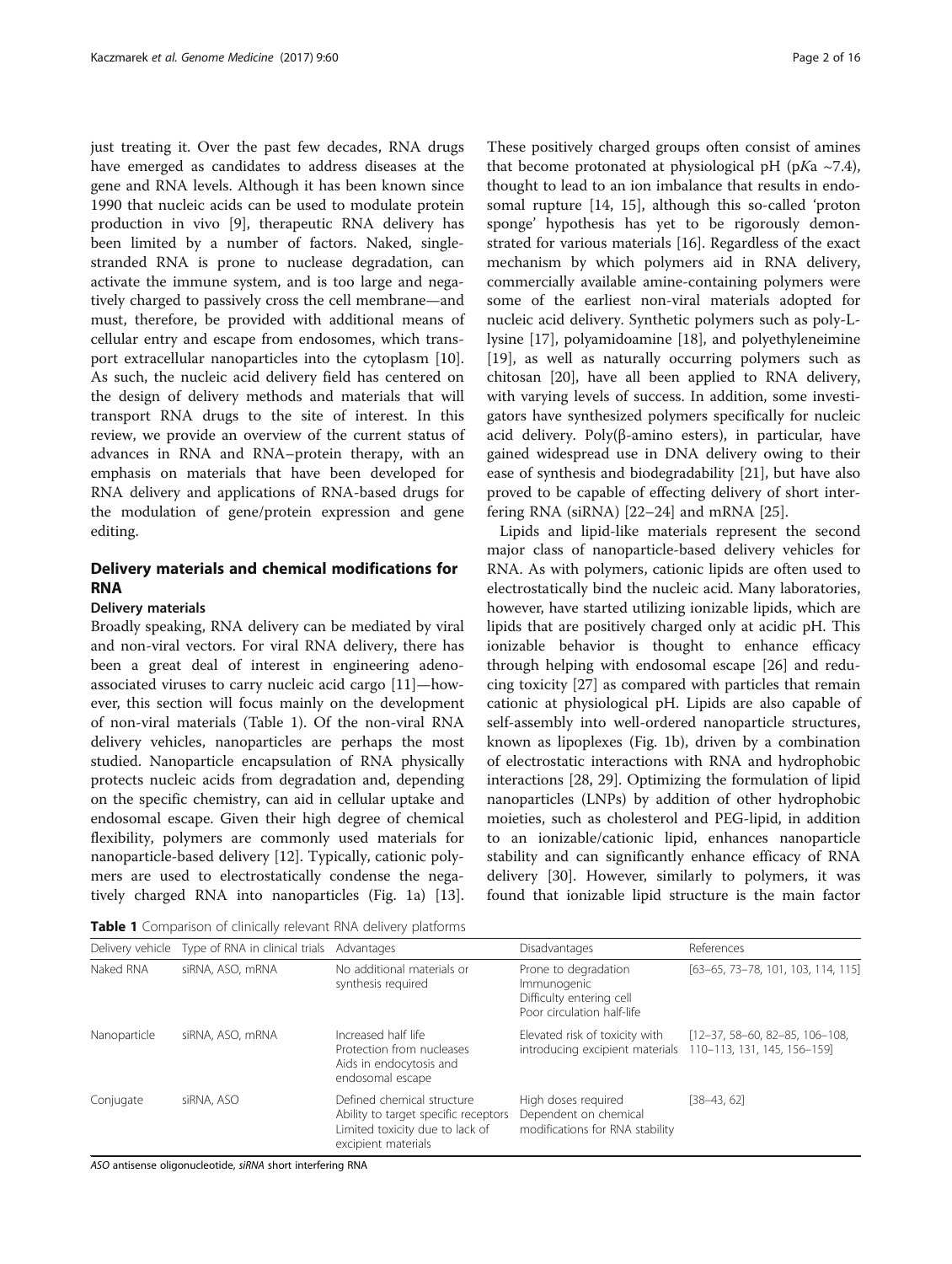<span id="page-2-0"></span>

in clinical trials [[38](#page-12-0)]. d Examples of base, sugar, and linker modifications that have been utilized to deliver nucleic acids (modified chemistry highlighted in blue)

affecting efficacy of the nanoparticle. As such, one laboratory has pioneered the use of semi-automated high-throughput synthesis methods to create libraries of chemically diverse lipids and lipid-like materials for RNA delivery [\[31](#page-12-0)–[35\]](#page-12-0), resulting in highly potent nanoparticles capable of delivering a variety of RNA types to both the liver [[32](#page-12-0), [36, 37](#page-12-0)] and the lung [\[33](#page-12-0)] following systemic delivery in vivo.

As an alternative to nanoparticles, a more conceptually straightforward and chemically well-defined means of delivery is to directly conjugate a bioactive ligand to the RNA that will allow it to enter the cell of interest. Perhaps the most clinically advanced example of this

technique is the conjugation of N-acetylgalactosamine (GalNAc; Fig. 1c), which targets the asialoglycoprotein receptor on hepatocytes, to siRNA [[38](#page-12-0)]. Unlike many nanoparticles, which are given intravenously, GalNAc conjugates are typically dosed subcutaneously and have shown an ability to rapidly enter systemic circulation and target the liver [[39\]](#page-12-0). Other conjugates, such as cholesterol [[40](#page-12-0)], vitamin E [[41](#page-12-0)], antibodies [[42](#page-12-0)], and cell-penetrating peptides [[43](#page-12-0)], have been explored in the past, although none but the specialized triantennary GalNAc–siRNA conjugate has gained any clinical traction (Table [2\)](#page-3-0), suggesting the need for additional work on the design of conjugates for efficient delivery of nucleic acids.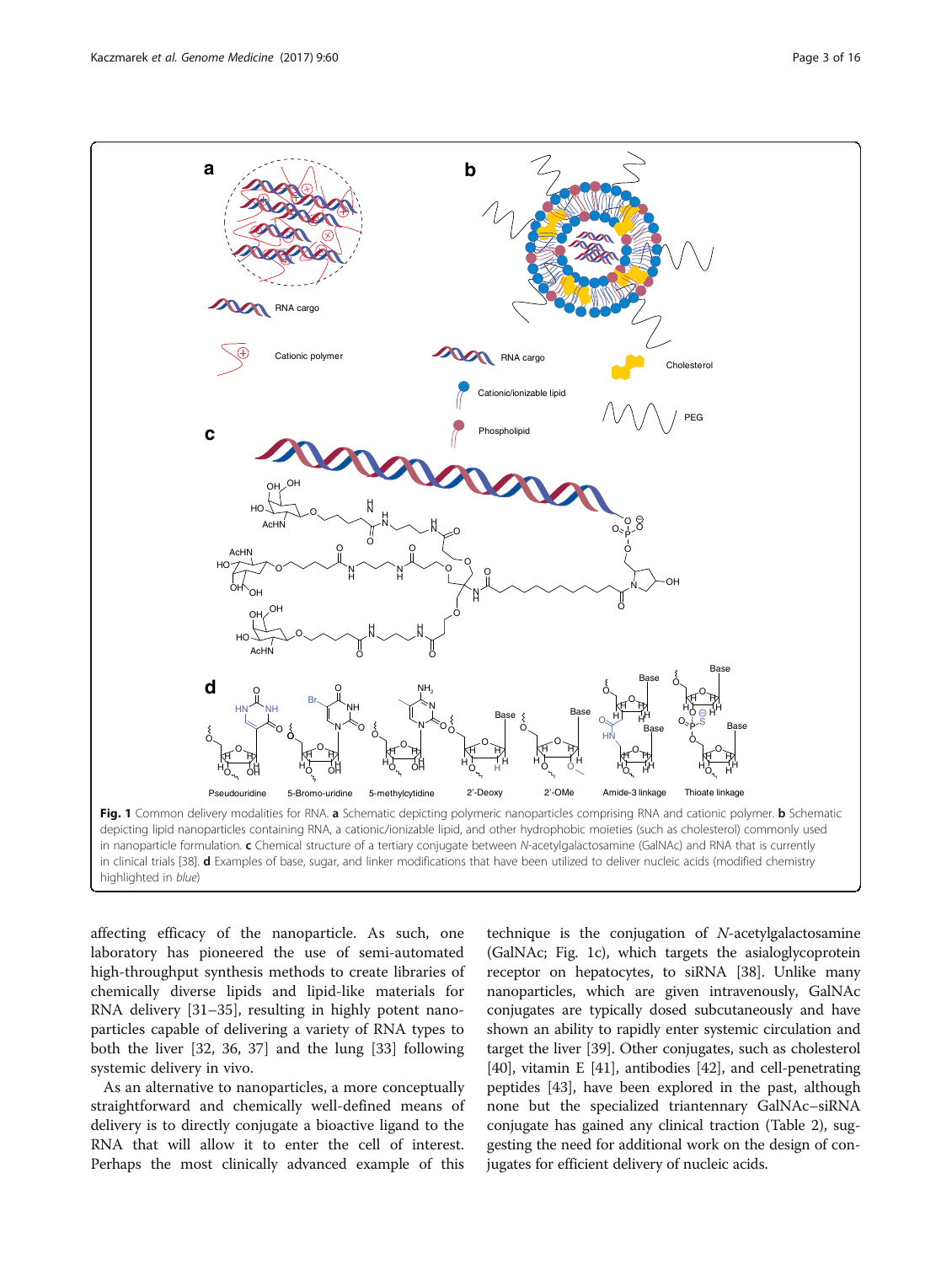<span id="page-3-0"></span>

| Table 2 Current clinical trials involving RNA delivery |              |                             |                      |                                                                |                                                                                                |                                           |                      |
|--------------------------------------------------------|--------------|-----------------------------|----------------------|----------------------------------------------------------------|------------------------------------------------------------------------------------------------|-------------------------------------------|----------------------|
| Name                                                   | Treatment    | target<br>Genetic/protein   | Delivery vehicle     | Administration method                                          | Disease                                                                                        | ClinicalTrials.gov<br>identifier          | Phase                |
| siRNA-EphA2-DOPC                                       | siRNA        | EphA2                       | Lipid nanoparticle   | Intravenous infusion                                           | Solid cancer                                                                                   | NCT01591356                               |                      |
| TD101                                                  | SiRNA        | K6a                         | Naked (unmodified)   | Intralesional injection                                        | Pachyonychia congenita                                                                         | NCT00716014                               |                      |
| AtuO27                                                 | SiRNA        | PKN3                        | Lipid nanoparticle   | Intravenous infusion                                           | Solid cancer                                                                                   | NCT00938574                               |                      |
| ND-L02-s0201                                           | SIRNA        | HSP47                       | Lipid nanoparticle   | Intravenous infusion                                           | Liver fibrosis                                                                                 | NCT01858935,<br>NCT02227459               |                      |
| DCR-PH1                                                | siRNA        | Glycolate oxidase           | Lipid nanoparticle   | Intravenous infusion                                           | Primary hyperoxaluria type 1                                                                   | NCT02795325                               |                      |
| <b>STP705</b>                                          | SiRNA        | TGF-1B and Cox-2            | Polymer nanoparticle | Intradermal injection                                          | Hypertrophic scarring                                                                          | NCT02956317                               | $\equiv$             |
| ALN-GO1                                                | SIRNA        | Glycolate oxidase           | Conjugate (GalNAc)   | Subcutaneous injection                                         | Primary hyperoxaluria type 1                                                                   | NCT02706886                               | $\equiv$             |
| Fitusiran (ALN-AT3SC)                                  | <b>SiRNA</b> | Plasma antithrombin         | Conjugate (GaINAc)   | Subcutaneous injection                                         | Severe hemophilia A or B                                                                       | NCT02554773                               | $\equiv$             |
| ALN-CC5                                                | SiRNA        | mponent C5<br>Complement co | Conjugate (GaINAc)   | Subcutaneous injection                                         | Paroxysmal nocturnal hemoglobinuria                                                            | NCT02352493                               | $\equiv$             |
| ALN-AS1                                                | siRNA        | ALAS-1                      | Conjugate (GaINAc)   | Subcutaneous injection                                         | Acute intermittent porphyria                                                                   | NCT02949830                               | $\equiv$             |
| DCR-MYC                                                | siRNA        | MKC                         | Lipid nanoparticle   | Intravenous infusion                                           | Solid cancer                                                                                   | NCT02110563<br>NCT02314052                | $\equiv$             |
| <b>TKM 080301</b>                                      | SiRNA        | PLK1                        | Lipid nanoparticle   | Intravenous infusion<br>ntravenous infusion<br>Liver injection | Adrenocortical carcinoma<br>Liver cancer<br>Liver cancer                                       | NCT02191878<br>NCT01262235<br>NCT01437007 | $\equiv$<br>$\equiv$ |
| siG12D-LODER                                           | SiRNA        | KRASG12D                    | Degradable polymer   | Local implantation                                             | Pancreatic cancer                                                                              | NCT01676259                               | $=$                  |
| Inclisiran (ALN-PCSSC)                                 | SiRNA        | PCSK9                       | Conjugate (GaINAC)   | Subcutaneous injection                                         | Hypercholesterolemia                                                                           | NCT03060577                               | $=$                  |
| PF-655                                                 | SiRNA        | RTP801                      | Naked (modified)     | Intravitreal injection                                         | Diabetic macular edema                                                                         | NCT01445899                               | $\!\!\!=\!\!\!\!$    |
| <b>SYL1001</b>                                         | <b>SiRNA</b> | TRPV1                       | Naked (modified)     | Eye drops                                                      | Dry eye syndrome                                                                               | NCT02455999                               | $=$                  |
| Bamosiran (SYL040012)                                  | SiRNA        | β-2 adrenergic receptor     | Naked (modified)     | Eye drops                                                      | Glaucoma                                                                                       | NCT02250612                               |                      |
| QPI-1007                                               | siRNA        | Caspase                     | Naked (modified)     | Intravitreal injection                                         | Acute nonarteritic anterior ischemic<br>optic neuropathy                                       | NCT02341560                               | $\equiv$             |
| QPI-1002                                               | SIRNA        | p53                         | Naked (modified)     | Intravenous infusion                                           | Prevention of acute kidney injury<br>Delayed graft function in kidney<br>transplant recipients | NCT02610283<br>NCT02610296                | $=$ $\equiv$         |
| Patisiran (ALN-TTR02)                                  | SIRNA        | $E_{\rm E}$                 | Lipid nanoparticle   | Intravenous infusion                                           | Familial amyloid polyneuropathy                                                                | NCT01960348                               | ≡                    |
| ISTH0036                                               | ASO          | $TGF-\beta2$                | Naked (modified)     | Intravitreal injection                                         | Glaucoma                                                                                       | NCT02406833                               |                      |
| EZN-2968 (RO7070179)                                   | ASO          | HIFIA                       | Naked (modified)     | Intravenous infusion                                           | Liver cancer                                                                                   | NCT02564614                               |                      |
| LErafAON-ETU                                           | ASO          | $C$ -raf                    | Lipid nanoparticle   | Intravenous infusion                                           | Advanced cancer                                                                                | NCT00100672                               |                      |
| AKCEA-APOCIII-LRx                                      | ASO          | ApoCIII                     | Conjugate (GalNAc)   | Subcutaneous injection                                         | Elevated triglycerides                                                                         | NCT02900027                               |                      |
| BIB067 (IONIS-SOD1RX)                                  | ASO          | SOD1                        | Naked (modified)     | Intrathecal injection                                          | Amyotrophic lateral sclerosis                                                                  | NCT02623699                               |                      |
| AZD5312                                                | ASO          | Androgen receptor           | Naked (modified)     | Intravenous infusion                                           | Prostate cancer                                                                                | NCT02144051                               |                      |
| Cenersen                                               | ASO          | p53                         | Naked (modified)     | Intravenous infusion                                           | Myelodysplastic syndrome                                                                       | NCT02243124                               |                      |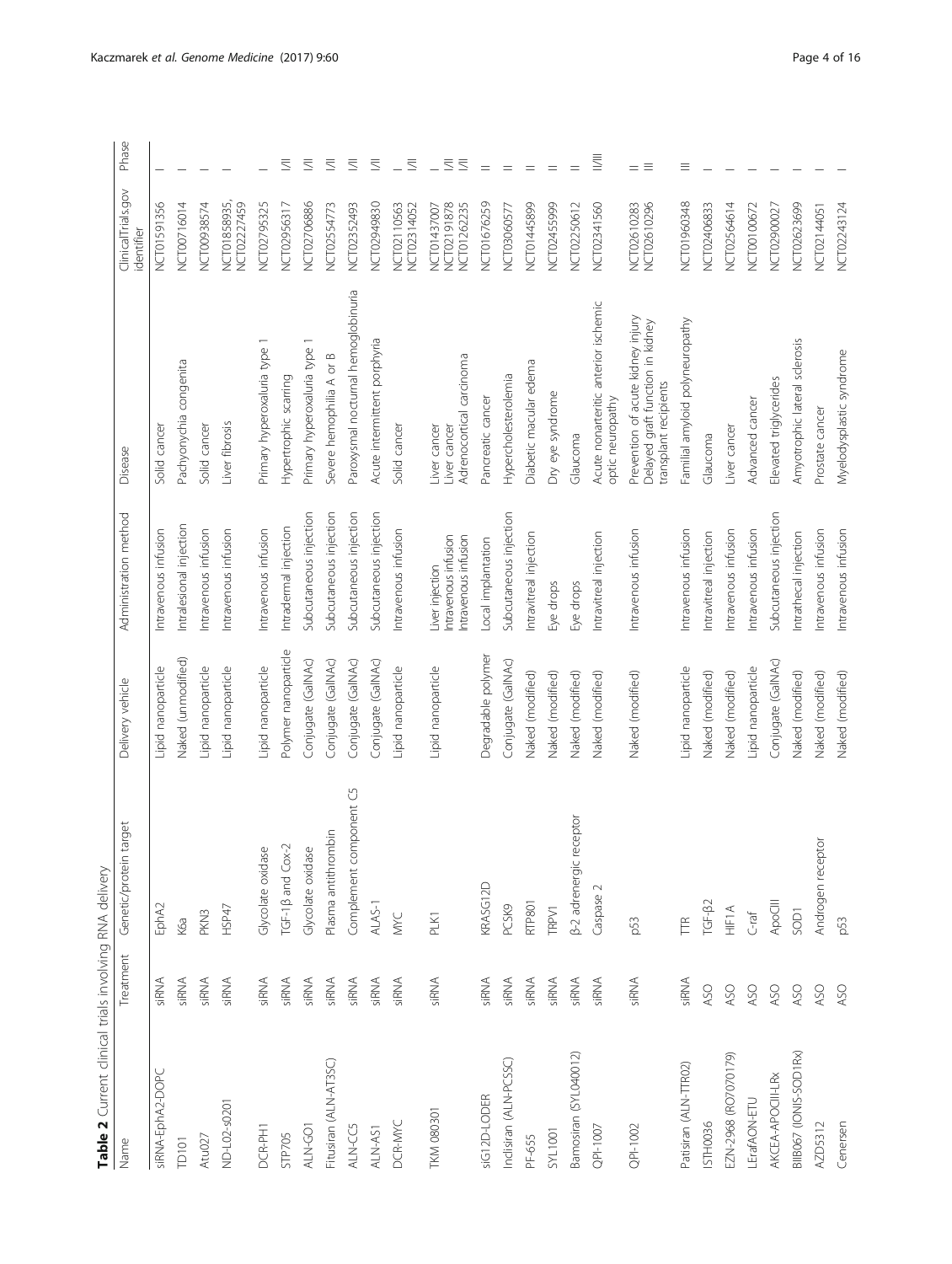| Table 2 Current clinical trials involving RNA delivery (Continued) |            |                                            |                    |                         |                                                                     |                                   |                                              |
|--------------------------------------------------------------------|------------|--------------------------------------------|--------------------|-------------------------|---------------------------------------------------------------------|-----------------------------------|----------------------------------------------|
| IONIS-HTT Rx                                                       | <b>ASO</b> | Huntingtin                                 | Naked (modified)   | Intrathecal injection   | Huntington's disease                                                | NCT02519036                       | $\equiv$                                     |
| IONIS ANGPTL3-LRx                                                  | ASO        | ANGPTL3                                    | Conjugate (GalNAc) | Subcutaneous injection  | Elevated triglycerides/familial<br>hypercholesterolemia             | NCT02709850                       | $\equiv$                                     |
| AZD9150                                                            | ASO        | STAT3                                      | Naked (modified)   | Intravenous infusion    | Solid cancer                                                        | NCT01563302                       | $\equiv$                                     |
| $QR-010$                                                           | ASO        | CFTR (causes base insertion)               | Naked (modified)   | Nebulization (inhaled)  | Cystic fibrosis                                                     | NCT02532764                       | $\equiv$                                     |
| SB012                                                              | ASO        | $GATA-3$                                   | Naked (modified)   | Enema                   | Ulcerative colitis                                                  | NCT02129439                       | $\overline{\mathbb{S}}$                      |
| AEG35156                                                           | ASO        | XIAP                                       | Naked (modified)   | Intravenous infusion    | Solid cancer                                                        | NCT00882869                       | $\overline{\leq}$                            |
| DS-5141b                                                           | ASO        | Dystrophin (exon skipping)                 | Naked (modified)   | Subcutaneous injection  | Duchenne muscular dystrophy                                         | NCT02667483                       | $\equiv$                                     |
| AKCEA-APO(a)-LRx                                                   | ASO        | ApoA                                       | Conjugate (GaINAC) | Subcutaneous injection  | Hyperlipoproteinemia(a)                                             | NCT03070782                       | $\!\!\!=\!\!\!\!$                            |
| Apatorsen (OGX-427)                                                | ASO        | Hsp27                                      | Naked (modified)   | Intravenous infusion    | Solid cancer                                                        | NCT01829113                       | $\!=$                                        |
| IONIS-HBV Rx                                                       | ASO        | HBV surface antigen                        | Naked (modified)   | Subcutaneous injection  | Hepatitis B infection                                               | NCT02981602                       | $\hspace*{0.4em} = \hspace*{0.4em}$          |
| IONIS-GCGR Rx                                                      | ASO        | GCGR                                       | Naked (modified)   | Subcutaneous injection  | Type 2 diabetes                                                     | NCT02824003                       | $=$                                          |
| ASM8                                                               | ASO        | CCR3, B-chain of IL-3, IL-5,<br>and GM-CSF | Naked (modified)   | Nebulization (inhaled)  | Allergen-induced asthma                                             | NCT00822861                       | $=$                                          |
| SB010                                                              | ASO        | $GATA-3$                                   | Naked (modified)   | Nebulization (inhaled)  | Asthma                                                              | NCT01743768                       | $=$                                          |
| SB011                                                              | ASO        | $GATA-3$                                   | Naked (modified)   | Topical                 | Atopic dermatitis                                                   | NCT02079688                       | $\displaystyle \qquad \qquad =\qquad \qquad$ |
| G4460                                                              | ASO        | C-myb                                      | Naked (modified)   | Intravenous infusion    | Liquid cancer                                                       | NCT00780052                       | $=$                                          |
| Prexigebersen (BP1001)                                             | ASO        | Grb2                                       | Lipid nanoparticle | Intravenous infusion    | Myeloid leukemia                                                    | NCT02781883                       | $\!\!\!=\!\!\!\!$                            |
| IONIS-FXI Rx                                                       | ASO        | Factor XI                                  | Naked (modified)   | Subcutaneous injection  | Clotting disorders                                                  | NCT02553889<br>NCT01713361        | $\!\!\!=\!\!\!\!$                            |
| Aganirsen (GS-101)                                                 | ASO        | IRS-1                                      | Naked (modified)   | Eye drops               | Neovascular glaucoma                                                | NCT02947867                       | $\equiv$                                     |
| Eteplirsen (AVI-4658)                                              | ASO        | n skipping)<br>Dystrophin (exo             | Naked (modified)   | Intramuscular injection | Duchenne muscular dystrophy                                         | NCT02255552                       | $\equiv$                                     |
| Alicaforsen                                                        | ASO        | $ICAM-1$                                   | Naked (modified)   | Enema                   | Pouchitis                                                           | NCT02525523                       | $\equiv$                                     |
| Volanesorsen                                                       | ASO        | ApoCIII                                    | Naked (modified)   | Subcutaneous injection  | Familial chylomicronemia syndrome<br>Familial partial lipodystrophy | NCT02658175<br><b>NCT02527343</b> | $\equiv$<br>$\equiv$                         |
| IONIS-TTR Rx                                                       | ASO        | E                                          | Naked (modified)   | Subcutaneous injection  | Familial amyloid polyneuropathy                                     | NCT01737398                       | $\equiv$                                     |
| Custirsen (OGX-011)                                                | ASO        | Clusterin                                  | Naked (modified)   | Intravenous infusion    | Non small cell lung cancer<br>Prostate cancer                       | NCT01578655<br>NCT01630733        | $\equiv$                                     |
| Lipo-MERIT                                                         | mRNA       | Tumor-associated antigens                  | mRNA-Lipoplex      | Intravenous infusion    | Melanoma                                                            | NCT02410733                       |                                              |
| IVAC mutanome/warehouse                                            | mRNA       | tumor antigens<br>Patient-specific         | Naked mRNA         | Intra-nodal             | Triple negative breast cancer<br>Melanoma                           | NCT02035956<br>NCT02316457        |                                              |
| TNBC-MERIT                                                         | mRNA       | Tumor-associated antigens                  | mRNA-Lipoplex      | Intravenous infusion    | Triple negative breast cancer                                       | NCT02316457                       |                                              |
| CV7201                                                             | mRNA       | Rabies virus glycoprotein                  | Naked mRNA         | Intramuscular injection | Rabies                                                              | NCT02241135                       |                                              |
| CV8102                                                             | mRNA       | RNA-based adjuvant                         | Naked mRNA         | Intramuscular injection | RSV, HIV, rabies                                                    | NCT02238756                       |                                              |
| mRNA-1851                                                          | mRNA       | 7 (H7) protein<br>Hemagglutinin            | $\supseteq$        | Intramuscular injection | Influenza A                                                         | $\frac{\Omega}{Z}$                |                                              |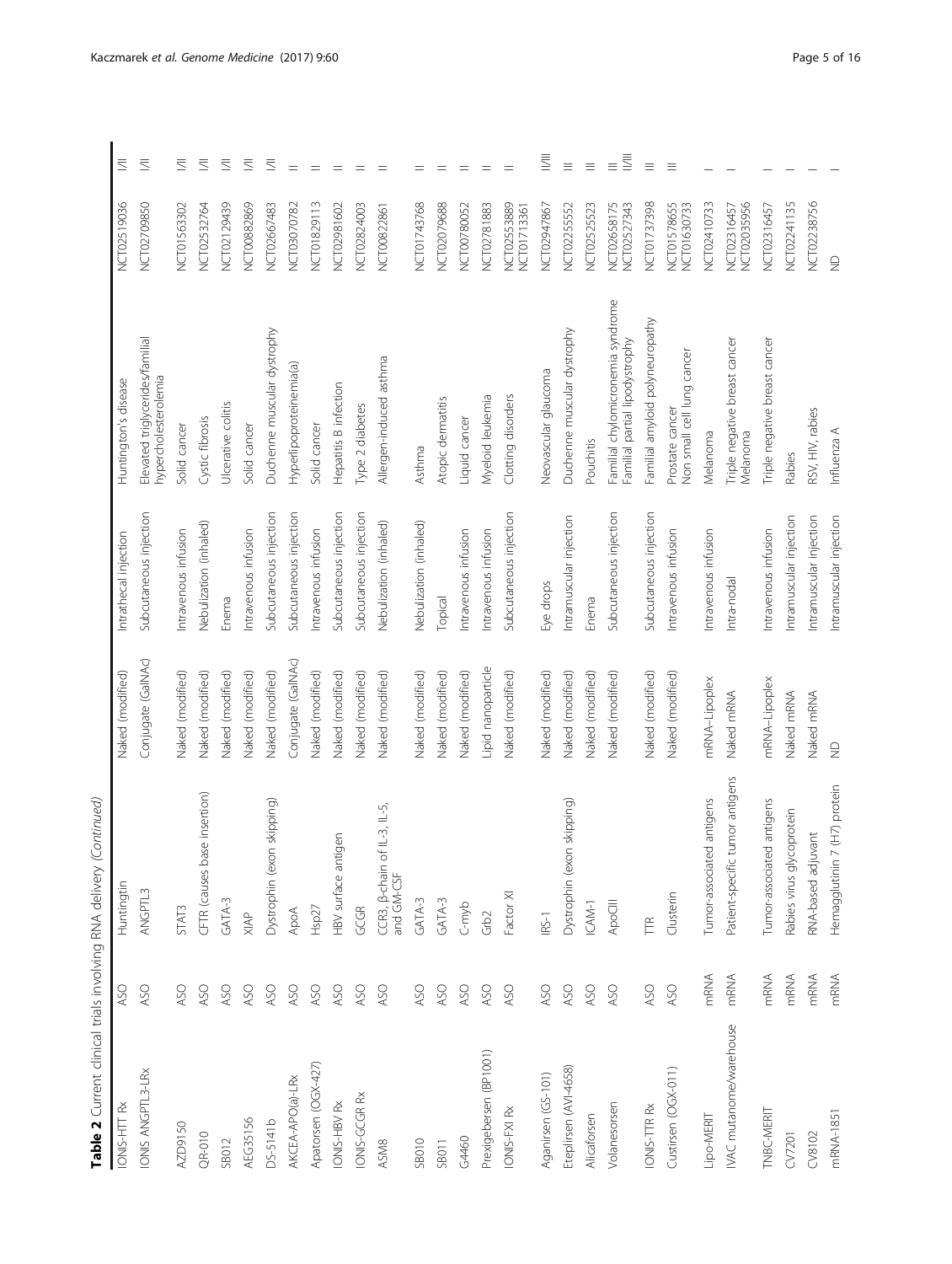|                    |             | Table 2 Current clinical trials involving RNA delivery (Continued) |                    |                                                     |                                            |                                           |   |
|--------------------|-------------|--------------------------------------------------------------------|--------------------|-----------------------------------------------------|--------------------------------------------|-------------------------------------------|---|
| mRNA-1440          | <b>mRNA</b> | $0$ (H10)<br>Hemagglutinin 1<br>protein                            | $\supseteq$        | Intramuscular injection                             | Influenza A                                | $\supseteq$                               |   |
| mRNA MRK-1777      | mRNA        | Vaccine                                                            | $\supseteq$        | Intramuscular injection                             | Undisclosed                                | $\supseteq$                               |   |
| mRNA AZD-8601      | mRNA        | VEGF-A                                                             | Naked (modified)   | Intradermal                                         | Cardiovascular disease                     | NCT02935712                               |   |
| mRNA-1325          | mRNA        | Viral antigenic proteins                                           | Lipid nanoparticle | Intramuscular injection                             | Zika                                       | NCT03014089                               | ₹ |
| CV9103             | mRNA        | Tumor-associated antigens                                          | Naked mRNA         | $\supseteq$                                         | Prostate cancer                            | NCT00831467                               | ₹ |
|                    | mRNA        | Tumor-specific antigens                                            | Naked mRNA         | Autologous dendritic cell<br>therapy                | Prostate cancer patients                   | NCT01197625                               | ≣ |
| AGS-004            | mRNA        | Vaccine                                                            | Naked mRNA         | Autologous dendritic cell HIV infections<br>therapy |                                            | NCT01069809,<br>NCT02707900               |   |
|                    | mRNA        | CT7, MAGE-A3, and WT1                                              | Naked mRNA         | Autologous dendritic cell<br>therapy                | Acute myeloid leukemia<br>Multiple myeloma | NCT01995708<br>NCT01686334                |   |
| AGS-003-LNG        | mRNA        | Tumor-specific antigens                                            | Naked mRNA         | Autologous dendritic cell<br>therapy                | Non-small cell lung cancer                 | NCT02662634                               |   |
| <b>IHIVARNA-01</b> | mRNA        | HIV target antigens                                                | Naked mRNA         | Intranodal route                                    | HIV infections                             | NCT02888756                               |   |
| AGS-003            | mRNA        | Tumor-specific antigens                                            | Naked mRNA         | Autologous dendritic cell<br>therapy                | Renal cell carcinoma                       | NCT01482949<br>NCT00678119<br>NCT01582672 |   |

ASO antisense oligonucleotide, mRNA messenger RNA, siRNA short interfering RNA, ND not disclosed ASO antisense oligonucleotide, mRNA messenger RNA, siRNA short interfering RNA, ND not disclosed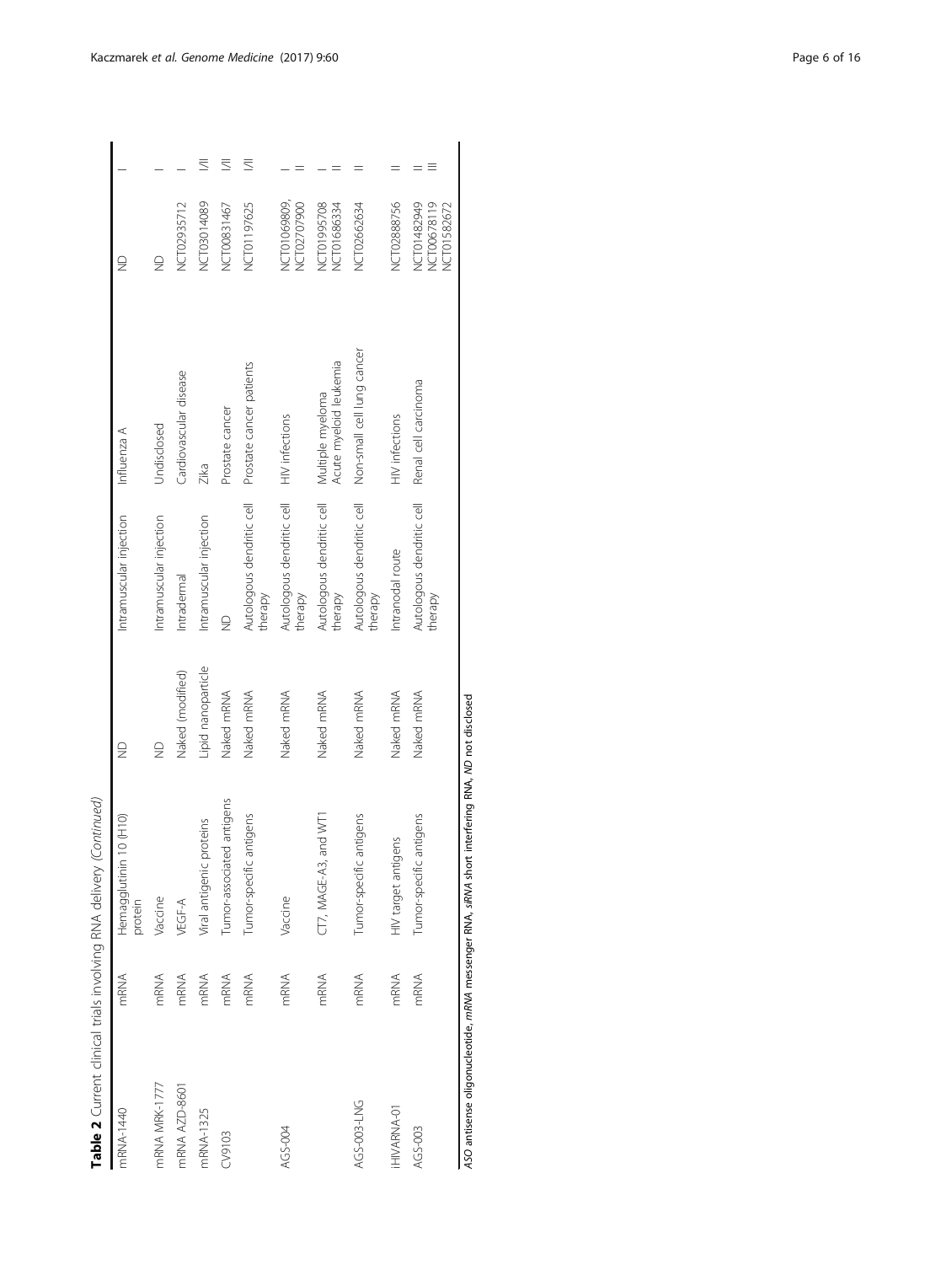# RNA modifications

Equally important for effective nucleic acid delivery are chemical modifications made to the RNA itself, which can impart degradation resistance to the RNA [[44](#page-12-0)] and render them unrecognizable by the immune system [\[45](#page-12-0)]. This is true of both conjugate delivery systems, which leave the RNA exposed immediately upon injection, as well as nanoparticulate delivery systems, which must at some point expose the RNA to intracellular immune receptors. RNAs can be modified by means of chemical alterations to the ribose sugar (of particular importance is the 2′ position [[45, 46](#page-12-0)]), the phosphate linkage and the individual bases (Fig. [1d](#page-2-0)) [\[47](#page-12-0)–[50\]](#page-12-0). RNAs delivered through nanoparticles, discussed later, are also typically modified in order to avoid recognition by endosomally expressed pattern recognition receptors [\[51](#page-12-0)]. With few exceptions, modified RNAs are the gold standard in clinical trials (Table [2](#page-3-0)). The degree to which the RNA can be modified and still retain its potency depends, to a large extent, on the nature of the nucleic acid and its mechanism of action. For instance, short RNAs such as siRNAs, which rely on the relatively robust RNAinduced silencing complex (RISC) [\[52\]](#page-13-0), can typically be heavily modified. By contrast, large mRNAs, which must be effectively translated by ribosomes, are more sensitive to modifications and utilize naturally occurring RNA modification such as pseudouridine and 5-methylcytidine substitution [[53](#page-13-0)]. Indeed, recent studies have shown that base modification of mRNA can actually decrease potency in certain situations [\[54\]](#page-13-0), whereas chemical modification in siRNAs is almost ubiquitously applied for in vivo use [[55](#page-13-0)].

# Applications of RNA-based gene/protein modulation

## Protein downregulation—siRNA, ASOs, and microRNA

In simplistic terms, disease-relevant proteins can be altered in one of two ways: upregulated or downregulated. The use of RNAs to selectively downregulate proteins experienced a paradigm shift following the discovery of siRNA by Fire and colleagues [\[56](#page-13-0)]. Short interfering RNAs are typically 21–23 base-pairs in length and can selectively bind and degrade complementary mRNA through the RISC (Fig. [2](#page-7-0)) [[57](#page-13-0)]. After almost two decades of research, siRNA-based therapies represent one of the more clinically advanced platforms for RNA drugs. Alnylam Pharmaceuticals, in particular, has several siRNA drugs in clinical trials. Their most advanced drug, also one of the most advanced siRNA therapeutics, patisiran, is a LNP containing siRNA against mutant transthyretin for the treatment of transthyretin amyloidosis [[58\]](#page-13-0). Patisiran is currently in phase III of clinical trials [[59\]](#page-13-0), having shown significant dose-dependent knockdown, with minimal adverse events, in phase II trials [[60\]](#page-13-0), and other companies have also invested in the use of lipoplex-based siRNA drugs (Table [2\)](#page-3-0). Increasingly, however, Alnylam and others have reported significant progress with the GalNAc conjugate technology (Table [2](#page-3-0)). Despite Alnylam's recent decision to discontinue development of revusiran, a GalNAc–siRNA conjugate drug that also treats transthyretin amyloidosis [[61\]](#page-13-0), the company has several more GalNAc conjugates in its pipeline that utilize a newer 'enhanced stabilization chemistry' [\[62](#page-13-0)] that could address the issues that led to the removal of revusiran from clinical trials [\[61](#page-13-0)]. Surprisingly, some of the current clinical trials utilize naked, albeit chemically modified, siRNAs. Almost all of these naked siRNAs are delivered locally (Table [2\)](#page-3-0), reducing the risk of RNA degradation and systemic immune activation compared with that associated with systemic delivery. An intriguing use of naked siRNA is Silenseed's siG12D LODER, which encapsulates siRNA targeted against the KRAS oncoprotein in an implantable and degradable polymeric matrix for the treatment of pancreatic cancer [\[63](#page-13-0), [64\]](#page-13-0). However, there is concern that the positive effects of such treatments might in some cases be mediated by the induction of non-specific and immunological mechanisms such as siRNA binding to toll-like receptors [\[65\]](#page-13-0).

Despite its significant presence in clinical trials, siRNA is not the only, or even the first, RNA drug to be investigated for protein knockdown at the clinical stage. The first RNA drugs widely used in clinical trials were antisense oligonucleotides (ASOs). Like siRNA, ASOs are designed to block protein translation through Watson– Crick base-pairing with the target mRNA [[66\]](#page-13-0) and can be modified to improve stability [\[67\]](#page-13-0). The ASOs, however, inhibit protein production through a variety of mechanisms, such as sterically blocking ribosome attachment or eliciting RNase-H activation [[68\]](#page-13-0). They can also promote exon skipping (a form of RNA splicing which leaves out faulty exons), which allows for the deletion of faulty sequences within proteins [[69](#page-13-0)], and, in some cases, can even lead to protein upregulation, which could be used therapeutically in diseases where certain genes are repressed [[70\]](#page-13-0). An additional utility of ASOs is their ability to enter cells without the use of a transfection reagent, although this uptake does not always lead to therapeutic action [[71](#page-13-0)]. Four ASOs have been clinically approved, all of which are chemically modified and used without a delivery vehicle, representing the only RNA drugs for protein modulation to be cleared by the FDA so far. The most recent, Spinraza (nusinersen), is injected intrathecally to treat spinal muscular atrophy [[72\]](#page-13-0). It joined Exondys 51 (eteplirsen), an intravenously infused ASO for treatment of Duchenne muscular dystrophy [\[73](#page-13-0)], Vitravene (fomivirsen), an intravitreally injected ASO indicated for the treatment of ocular cytomegalovirus [[74\]](#page-13-0), and Kynamro (mipomersen), which is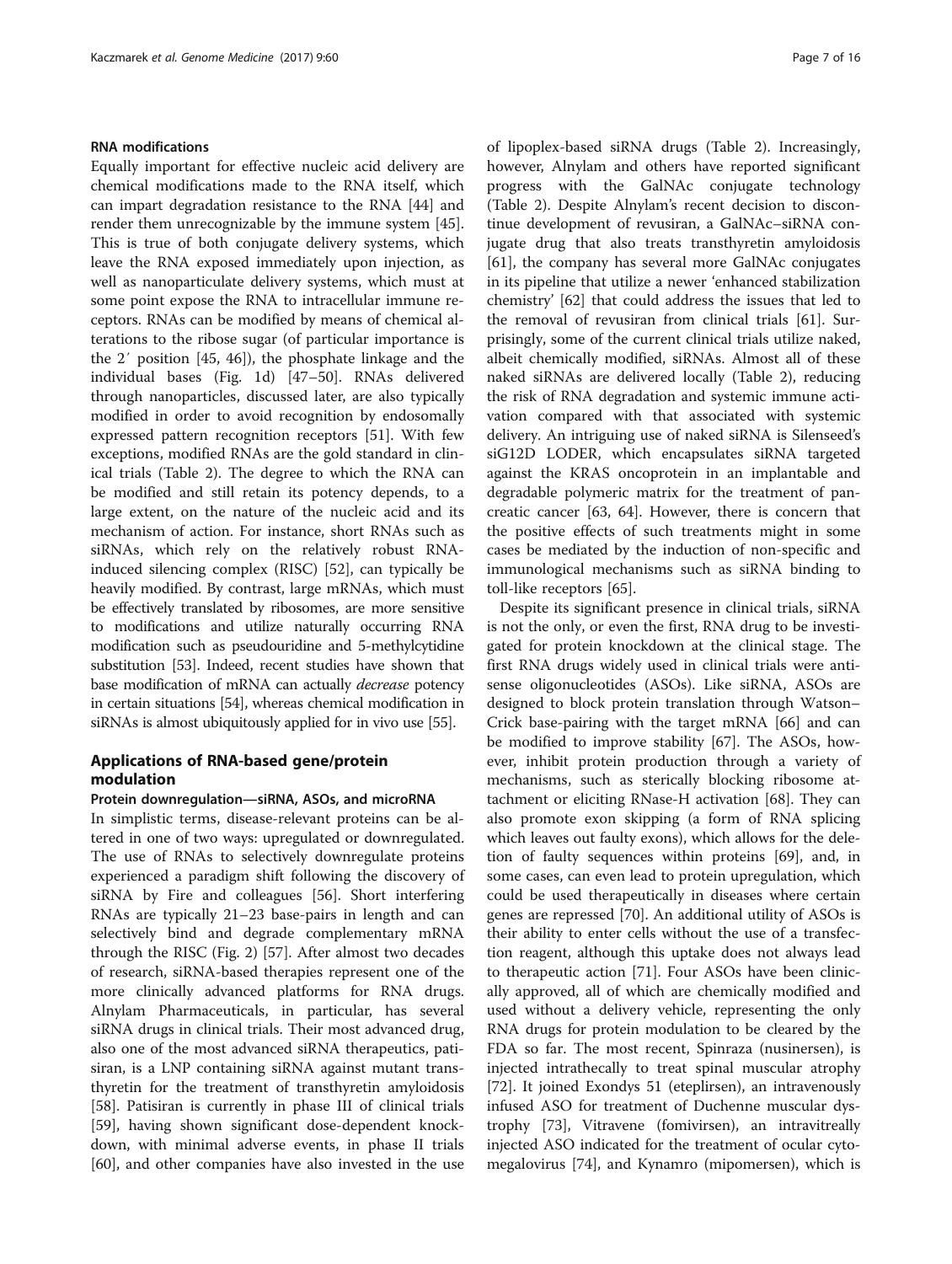<span id="page-7-0"></span>

injected subcutaneously and targets mRNA encoding apolipoprotein B for the treatment of hypercholesterolemia [\[75](#page-13-0), [76](#page-13-0)]. There are still several ASOs in clinical trials, the majority of which are delivered without a vehicle (Table [2\)](#page-3-0). Of particular interest are studies by Ionis Pharmaceuticals utilizing a GalNAc–ASO conjugate similar to that developed by Alnylam to deliver siRNA. Optimism from such approvals and clinical studies has also led researchers to continue investigation of ASOs to treat diseases such as amyotrophic lateral sclerosis (ALS) [[77\]](#page-13-0) and spinocerebellar ataxia [\[78](#page-13-0)].

An emerging, albeit less clinically advanced, RNAbased platform for protein knockdown is microRNA (miRNA). Endogenous microRNAs are non-coding RNAs that act as key regulators for a variety of cellular pathways, and are often downregulated in diseases [\[79](#page-13-0)]. Thus, exogenous microRNAs, or microRNA mimics, delivered therapeutically could be used to knockdown several proteins simultaneously, which is particularly useful in diseases such as cancer where having a single disease-relevant target is rare [\[80](#page-13-0)]. It is also worth noting that a rare subset of microRNAs is thought to enhance protein production, and that targeting of gene-

suppressing microRNAs using ASOs could also be used to increase protein production [[81](#page-13-0)]. The majority of current clinical trials involving microRNA are screens to investigate microRNA involvement in certain diseases, although there are several ongoing animal studies utilizing microRNA delivery. Examples include the use of LNPs to treat a mouse model of colorectal cancer [\[82](#page-13-0)], and polymeric nanoparticles to deliver microRNA to the heart to treat fibrosis [\[83](#page-13-0)]. The first microRNA mimic therapy to enter clinical trials was MRX-34—a liposomal-encapsulated microRNA mimic from Mirna Therapeutics meant to treat a variety of cancers [\[84](#page-13-0)]. However, the company terminated the study earlier in 2017 after reports of several immune-related severe adverse events [\[85](#page-13-0)]. The fact that the adverse events were immunological in character further highlights the importance of RNA modification for clinical applications, as such modifications remain one of the most important means of evading immune detection for RNA drugs. Chemical modification of miRNA mimics in particular, however, might prove challenging owing to the complex nature of miRNA-induced gene regulation [\[86](#page-13-0)].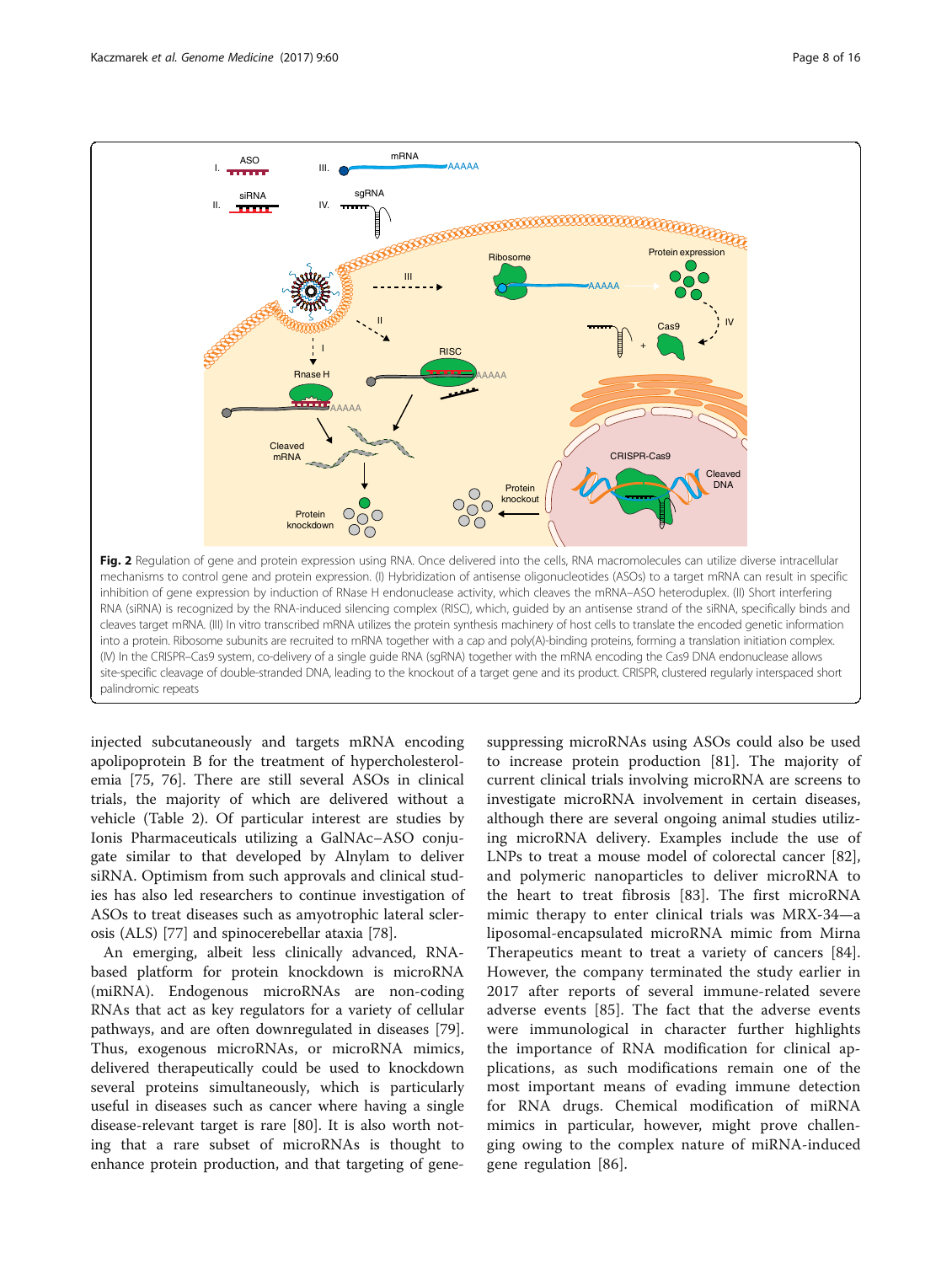# Protein overexpression—mRNA

Expression of disease-relevant proteins can be achieved by intracellular delivery of plasmid DNA (pDNA) or messenger RNA (mRNA). Application of DNA or mRNA as protein intermediate enables expression of virtually any desired protein inside the host cells and tissues. This approach can address formulation and delivery challenges encountered with protein-based drugs, especially those aimed at intracellular targets [\[87](#page-13-0)]. mRNA-based therapeutics in particular offer several advantages over pDNA, including rapid and transient protein production, no risk of insertional mutagenesis, and greater efficacy of non-viral delivery by virtue of mRNA cytoplasmic activity (Fig. [2\)](#page-7-0) [\[88](#page-13-0)]. Since the first pre-clinical studies in the 1990s, mRNA technology has greatly developed and now holds the potential to revolutionize vaccination, protein-replacement therapies, and treatment of genetic diseases, consequently gaining a considerable level of interest among the scientific community and biotech industry [\[53](#page-13-0)].

The delivery of mRNA therapeutics has been facilitated by significant progress in maximizing the translation and stability of mRNA, preventing its immune-stimulatory activity and the development of in vivo delivery technologies, some of which are discussed below. The 5′ cap and 3′ poly(A) tail are the main contributors to efficient translation and prolonged half-life of mature eukaryotic mRNAs. Incorporation of cap analogs such as ARCA (anti-reverse cap analogs) and  $poly(A)$  tail of 120–150 bp into in vitro transcribed (IVT) mRNAs has markedly improved expression of the encoded proteins and mRNA stability [[89, 90\]](#page-13-0). New types of cap analogs, such as 1,2-dithiodiphosphate-modified caps, with resistance against RNA decapping complex, can further improve the efficiency of RNA translation [\[91](#page-13-0)]. Replacing rare codons within mRNA protein-coding sequences with synonymous frequently occurring codons, so-called codon optimization, also facilitates better efficacy of protein synthesis and limits mRNA destabilization by rare codons, thus preventing accelerated degradation of the transcript [\[92](#page-13-0), [93](#page-13-0)]. Similarly, engineering 3′ and 5′ untranslated regions (UTRs), which contain sequences responsible for recruiting RNA-binding proteins (RBPs) and miRNAs, can enhance the level of protein product [\[53](#page-13-0), [94\]](#page-13-0). Interestingly, UTRs can be deliberately modified to encode regulatory elements (e.g., K-turn motifs and miRNA binding sites), providing a means to control RNA expression in a cell-specific manner [[95\]](#page-13-0). Some of the previously discussed RNA base modifications such as N1-methyl-pseudouridine have not only been instrumental in masking mRNA immune-stimulatory activity but have also been shown to increase mRNA translation by enhancing translation initiation [[96](#page-13-0), [97\]](#page-13-0). In addition to

their observed effects on protein translation, base modifications and codon optimization affect the secondary structure of mRNA, which in turn influences its translation [\[98\]](#page-13-0). Understanding the importance of, and the ability to predict, the folding structure of mRNA could aid engineering of mRNA therapeutics—however, the accuracy of available prediction tools is currently limited. Despite the plethora of carriers studied for other types of RNA drugs, mRNA molecules are significantly larger (600– 10,000 kDa) than the previously discussed siRNAs  $(\sim)14$  kDa) and ASOs (4-10 kDa), which poses an additional challenge for delivery of mRNA therapeutics [[99](#page-14-0)]. Accommodation of large and charged mRNAs into nanoparticles and their effective intracellular release has been shown to require fine-tuning of existing formulations and the development of a new-generation of biomaterials with higher potency [\[36, 37\]](#page-12-0).

Therapeutic applications of mRNA that are currently being explored are vaccinations against cancer and infectious disease, protein-replacement therapy, and gene editing. A comprehensive list of ongoing clinical trials involving mRNA can be found in Table [2.](#page-3-0) mRNA vaccines are in the most-advanced stages of clinical development, following in the footsteps of competing DNA and protein-based technologies. Synthetic mRNA vaccines allow simultaneous delivery of a wide variety of antigens and are both faster and easier to manufacture at low cost in comparison with other systems, enabling a more-rapid response towards emerging pathogens [[100](#page-14-0)]. Additionally, immune responses generated by naked mRNA can be beneficial for vaccination purposes [\[101, 102](#page-14-0)]. Immunization against infectious diseases using ex vivo mRNA-transfected dendritic cells (DCs) is now being pursued in clinical trials and has demonstrated good safety profiles and ability to induce antigen-specific T-cell responses [[103](#page-14-0)].

Another RNA vaccination approach is the use of selfamplifying mRNA replicons that have been developed to extend the duration and magnitude of antigen expression as well as boost the immune response [[104, 105\]](#page-14-0). In a recent study, replicon vaccines formulated into nanoparticles comprising repeatedly branched dendrimer (tree-like) molecules have generated protective immunity against a broad spectrum of lethal pathogens, including Zika, Ebola and influenza viruses [[106](#page-14-0)]. Conventional, modified mRNAs are also being explored for vaccination [[105\]](#page-14-0). Lipid-nanoparticle-encapsulated mRNAs encoding pre-membrane and envelope glycoproteins of Zika virus have recently been reported to elicit potent and durable neutralizing antibody responses in mice and non-human primates against the virus after intradermal administration [\[107](#page-14-0)]. Moreover, expression of modified mRNA encoding broadly neutralizing antibody in the liver, after systemic administration of mRNA–LNPs, has protected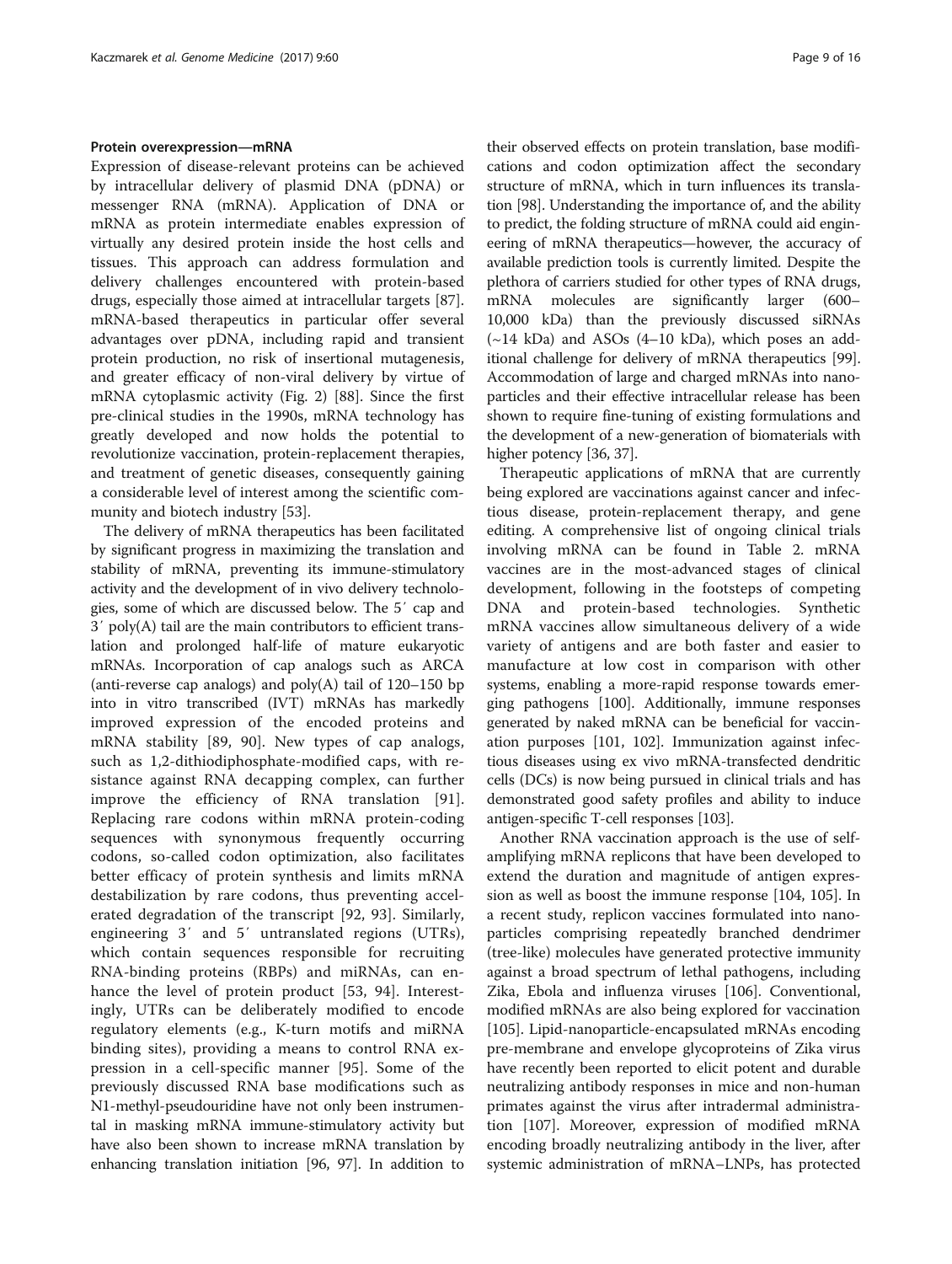humanized mice against HIV-1 challenge [\[108](#page-14-0)]. Cancer mRNA vaccines have experienced accelerated development and clinical translation driven by the success of cancer immunotherapy. The majority of approaches tested in clinical trials employ adoptive-transfer of DCs transfected with mRNAs coding for tumor-specific antigens (TSAs) and immunomodulation of T cells with mRNAs expressing chimeric antigen receptors (CARs) or TSAs [\[109](#page-14-0)]. In addition, direct intradermal and systemic administration of LNP-formulated mRNAs coding for tumor-specific antigens is currently being investigated in the clinic for induction of T-cell immune responses [\[100](#page-14-0), [110, 111\]](#page-14-0).

By contrast, most mRNA-based protein replacement therapies are still in the preclinical stages of development and involve supplementation of deficient or aberrant proteins as well as modulation of cell behavior by expression of exogenous proteins. The in vivo efficacy of RNA–protein therapy has been demonstrated for a number of diseases. The majority of the studies preferentially target the liver owing to the well-established and efficient methods for RNA delivery into liver tissue. Therapeutically relevant amounts of human FIX (hFIX) protein were reached and sustained physiological activity for 4–9 days upon a single intravenous dose of hFIX mRNA-loaded LNPs in mice with hemophilia B [\[112, 113](#page-14-0)]. Similarly, LNPs formulated with mRNA encoding erythropoietin (Epo) have been shown to elicit a systemic physiological response in large animals, including pigs and nonhuman primates [[93\]](#page-13-0). Therapeutic effects of mRNA have also been demonstrated in other tissues. Lung delivery of surfactant protein B (SP-B) mRNA protected mice from respiratory failure [\[114\]](#page-14-0), whereas myocardial injection of RNAiMAX-formulated mRNA, encoding human vascular endothelial growth factor A (VEGF-A), improved heart regeneration after myocardial infarction in mice [[115\]](#page-14-0). Based on this notion, Astra Zeneca partnered by Moderna has launched a phase I clinical trial for local delivery of VEGF mRNA, starting January 2017 [\[116](#page-14-0)]. Pre-clinical studies have demonstrated the translational potential of mRNA-based protein therapy for both secreted and intracellular protein targets. However, treatment of chronic diseases might carry an elevated risk of toxicity, associated with the repeated mRNA–LNP administrations required to sustain therapeutic levels of protein. Using mRNA for delivery of gene editing tools could address this challenge and is discussed below.

# Gene editing

The RNA-based technologies discussed above constitute a powerful means to transiently repress or overexpress the expression of genes. By contrast, therapeutic gene editing entails replacement or alteration of gene

expression by introducing site-specific modifications into the genome of cells, including correction of deleterious or introduction of protective mutations [\[117\]](#page-14-0). While the majority of current gene editing efforts are focused on treatment of monogenic disorders, caused by deleterious changes in a single gene, the expansion of gene editing and delivery tools makes the treatment of complex polygenic diseases such as cardiovascular diseases [[118\]](#page-14-0) and antiviral therapies [[119](#page-14-0)], as well as editing the epigenome, more feasible [\[120\]](#page-14-0). The discovery of RNAguided DNA endonucleases such as Cas9 associated with CRISPR (clustered regularly interspaced short palindromic repeats), elements composing the prokaryotic adaptive immune system [[121](#page-14-0)], equipped scientists with an easy-to-use and efficient platform to alter genomic information [\[122](#page-14-0)]. So-called CRISPR–Cas systems rely on Watson–Crick base-pairing between a single guide RNA (sgRNA) and a corresponding DNA target site followed by a distinct protospacer-adjacent motif (PAM), a 3–5-nucleotide DNA sequence required for binding of Cas9 and cleavage of the target sequence, in order to introduce a double-stranded break (DSB) into a DNA molecule [[123](#page-14-0)]. DSBs can be repaired by the cells using non-homologous end joining (NHEJ) and homology-directed repair (HDR). NHEJ results in stochastic insertions and deletions ('indels') causing permanent gene knockout, whereas HDR occurs in the presence of a DNA template containing homology to regions flanking the DSB site, leading to incorporation of desired changes encoded in the repair template into the genome [[124\]](#page-14-0). A combination of DSBs can also be used to edit multiple loci by employing different sgRNAs [[125, 126\]](#page-14-0).

To date, the most widely used and well characterized gene-editing technology is the CRISPR–Cas9 system with an effector domain originating from Streptococcus pyogenes (SpCas9). Direct in vivo delivery of spCas9 to diseased cells has recently been used to correct mutations in genes in animal models of Duchenne muscular dystrophy  $(mdx)$  [[127](#page-14-0)–[129](#page-14-0)], hereditary tyrosynemia type I (fah) [\[130, 131\]](#page-14-0), and lethal metabolic liver disease (oct) [[132\]](#page-14-0) and to reduce blood cholesterol in chimeric mice with humanized liver by knockout of PCSK9 [[133\]](#page-14-0). Ex vivo editing with spCas9 has been applied to human hematopoietic stem cells in order to correct sickle cell anemia caused by mutation in the gene encoding βglobin, as well as to deplete T cells of expression of CCR5 to trigger anti-HIV protection or to deplete PD-1 to boost anti-cancer therapy [[134\]](#page-14-0). Despite positive outcomes, these studies have revealed limitations of the CRISPR–Cas9 system relevant for clinical translation, including (1) imperfect DNA-targeting specificity leading to off-target effects [[135\]](#page-14-0), (2) low efficiency of genome editing using HDR [[136\]](#page-14-0), and (3) challenging delivery of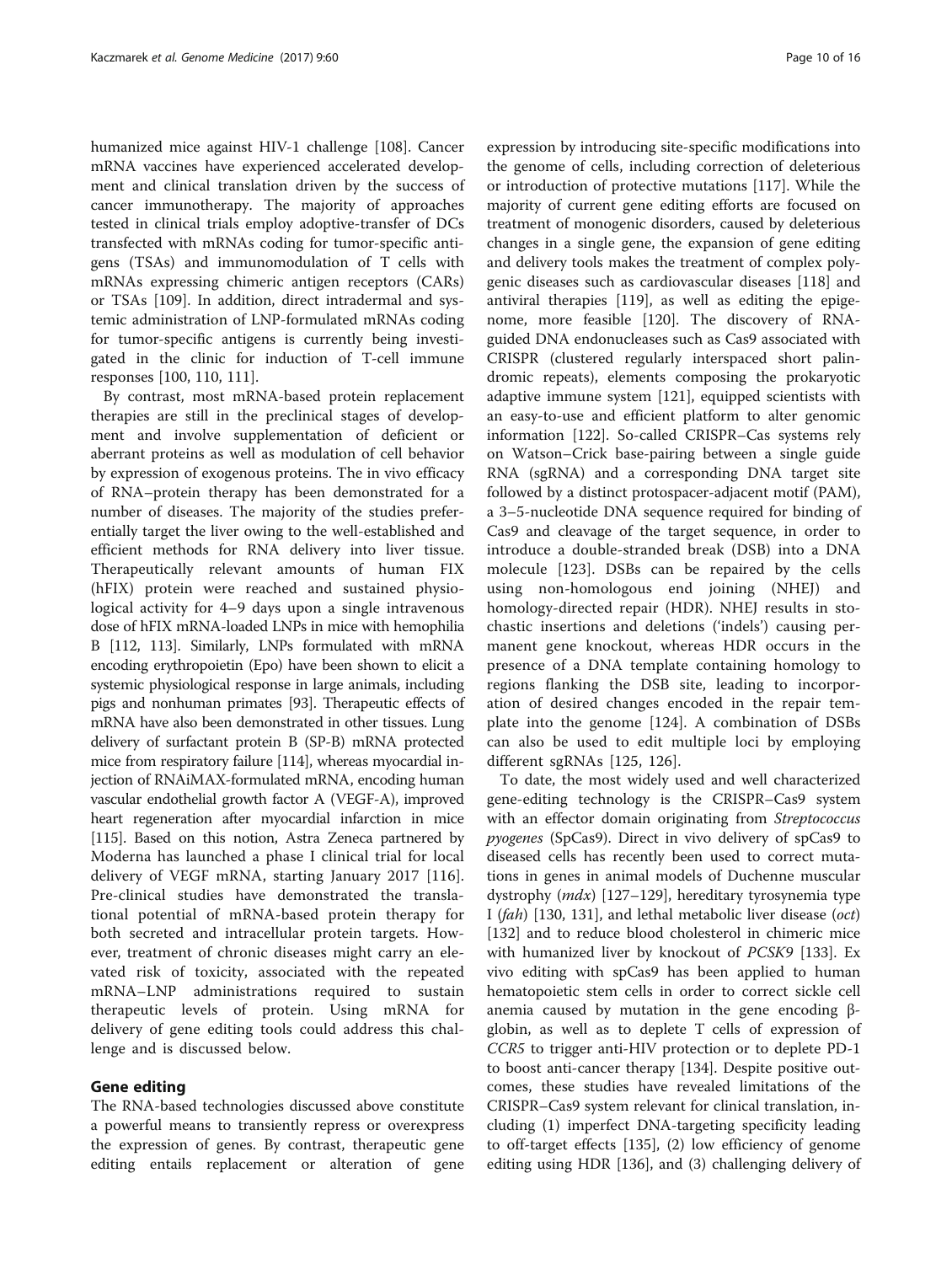CRISPR–Cas9 components using both viral and nonviral methods [[137](#page-14-0)].

The DNA-targeting specificity of CRISPR–Cas9 can be improved by combining optimized design and synthesis of guide RNAs. In particular, sgRNAs shorter than 20 nucleotides and containing 5′ mismatches have shown fewer off-target effects [[138, 139\]](#page-14-0), whereas chemically synthesized sgRNAs bearing base modifications at the 5′ and 3′ ends have demonstrated increased on-target efficacy [\[140](#page-14-0)]. Furthermore, improved types of spCas9, such as high-fidelity spCas9-HF1 [\[141](#page-14-0)] or enhanced-specificity eSpCas9 [\[142](#page-14-0)], have been engineered by introducing specific mutations into spCas9 based on interactions between a spCas9–gRNA complex and DNA. New RNAguided nucleases, such as Cpf1 from Acidaminococcus sp. (AsCpf1), with the capability to edit the genome of mammalian cells have been discovered recently [\[143](#page-14-0), [144](#page-14-0)]. Cpf1 nuclease mRNA  $(-1.3 \text{ kb})$  is significantly smaller than Cas9, with a different PAM requirement and inherently higher DNA specificity than spCas9, which makes it attractive for clinical use. Off-target effects can be also limited by decreasing the cellular presence of spCas9 through conditions favoring transient over long-lasting expression, which can be accomplished by optimizing the delivery method [[140, 145\]](#page-14-0).

Obtaining a better efficiency of genome editing by HDR will be necessary to address genetic diseases demanding a high level of therapeutic product, especially when edited cells do not display a positive change in fitness and outcompete their diseased counterparts over time [[117\]](#page-14-0). The efficiency of correction by HDR can be significantly improved by designing an asymmetric single-stranded DNA template that anneals to the non-target DNA strand, which is the first to be released from the Cas9–DNA complex [\[146](#page-14-0)]. In addition, a number of studies have reported better HDR efficacy by using CRISPR–Cas9 in combination with small-molecule inhibitors of NHEJ, such as DNA ligase IV or DNA-dependent protein kinase inhibitors [[147, 148](#page-14-0)]. Alternatively, HDR can be enhanced by agonists of proteins crucially involved in homologous recombination such as Rad51 [\[149](#page-14-0)]. Recently, other methods of gene editing with CRISPR–Cas9, called homology-independent targeted integration (HITI), have been developed, which exploit the NHEJ repair mechanism for gene knock-ins [\[150](#page-15-0)]. HITI donor templates are designed to ensure robust gene integration only when inserted in the correct direction as otherwise the target DNA would undergo additional cleavage by Cas9. This method has demonstrated higher in vitro efficacy of transgene insertion in comparison with HDR-dependent editing, but so far when conducted in vivo it reached only 3–10% of the knock-in efficiencies.

Intracellular delivery of CRISPR-based agents poses one of the most significant challenges for therapeutic genome editing owing to the number of essential components. CRISPR–Cas9 components can be delivered as DNA, RNA, RNA–protein complex (RNP), or a combination of these macromolecules. These macromolecules are not able to spontaneously enter the cells, relying on the use of delivery vehicles such as viral vectors, nanoparticles, or physical and mechanical delivery methods like nucleofection, cell squeezing, or lipofection that utilize electric field, mechanical force, or cationic lipids for temporary disruption of the cell membrane [[151](#page-15-0)]. The latter are primarily suited for therapeutic ex vivo gene editing, while viral vectors and nanoparticles are mainly used for in vivo gene therapy [[152](#page-15-0)].

Viral delivery of CRISPR–Cas9 has been explored using lentivirus, adeno-virus, and adeno-associated virus (AAV) [\[137\]](#page-14-0). AAVs are most widely used for gene therapy clinical trials due to their ability to transduce different cell types and tissues and their low risk of genomic integration and low immunogenicity [\[153\]](#page-15-0). However, AAV-limited packaging capacity  $(\sim 4.5 \text{ kb})$  makes it impossible to accommodate all the components of CRISPR–spCas9, including sgRNA and a donor DNA template, into a single AAV. Noteworthy is that a host immune response to AAV-CRISPR–Cas9 has been observed in mice, elicited by Cas9 immunogenicity and possibly aggravated by its prolonged expression [\[154\]](#page-15-0).

Complementary to the viral systems, an abundance of nanoparticles comprising various bio-compatible materials are being developed for delivery of CRISPR–Cas9. As with their use in protein modulation, nanoparticles for gene editing have demonstrated high loading capacity for nucleic acid cargos, ability to modify payload bio-distribution and pharmacokinetics through active targeting and formulation, as well as simplicity of manufacturing with a high level of control over their physicochemical parameters, such as size/shape and kinetics of payload release [\[155\]](#page-15-0). Nanoparticle-based mRNA delivery of CRISPR–Cas components is therapeutically attractive owing to the transient nature of mRNA expression, no risk of genomic integration and mRNA cytoplasmic activity, alleviating the need to overcome the nuclear barrier in comparison with pDNA (Fig. [2](#page-7-0)). To date, nanoparticle-mediated delivery of spCas9 mRNA has been used in combination with AAVs encoding a sgRNA and a repair template to induce repair of the *Fah* gene in a hereditary tyrosinemia in adult animals [[131\]](#page-14-0). The efficiency of correction was >6% of hepatocytes after a single application, much higher than with a hydrodynamic injection of pDNA (0.4%) previously reported for the same disease [\[130\]](#page-14-0). Similarly, lung delivery of mRNA encoding zinc-finger nucleases complexed into chitosan-coated nanoparticles, used in combination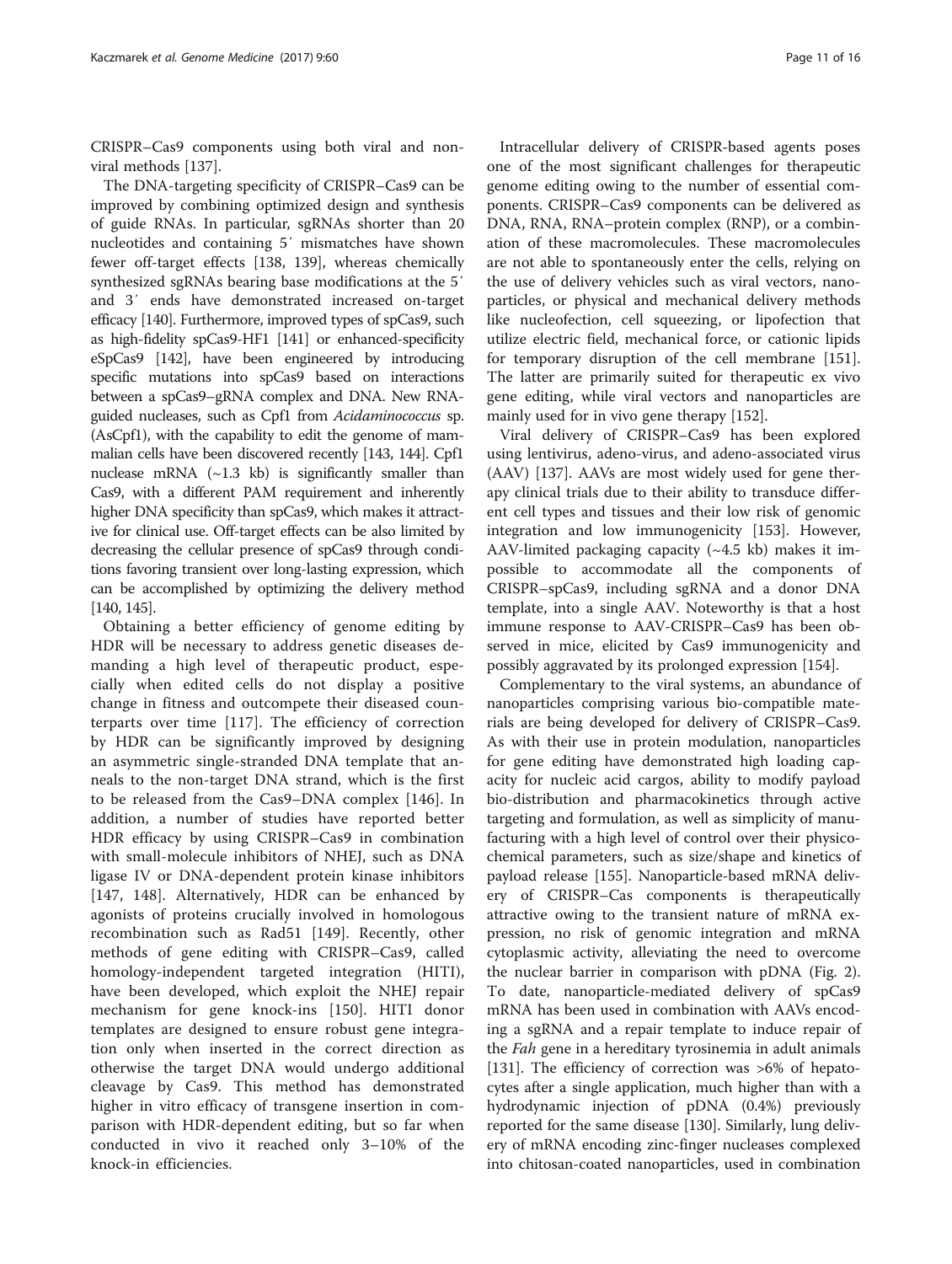<span id="page-11-0"></span>with an AAV6-expressing donor template, resulted in correction of the gene encoding surfactant protein B in mice with SP-B deficiency and extended their survival [[156\]](#page-15-0). Interestingly, the combination of mRNA nanoparticle with the virus was superior to AAV alone, reaching HDR rates in lung cells of  $\sim$ 9%. Recently, a study described the synthesis and development of zwitterionic amino lipids, composed of a sulfobetaine head group and a polyamine linker with hydrophobic tails, that were used to formulate nanoparticles capable of simultaneous in vivo delivery of Cas9 mRNA and sgLoxP to induce expression of floxed tdTomato in the liver, kidneys, and lungs of LSL-TdTomato mice [[157](#page-15-0)]. This study shows the potential of the nanoparticle–RNA platform to accommodate multiple components of CRISPR–Cas9 into a single carrier, and could possibly be extended to also include a donor template. Lipid and polypeptide nanoparticles have also been used to deliver RNA–protein complex of Cas9 and sgRNAs, which is another promising strategy to ensure the transient cellular presence of Cas9, significantly reducing off-target effects [[158](#page-15-0), [159](#page-15-0)]. However, the therapeutic potential of in vivo RNP delivery has yet to be demonstrated.

# Conclusions

After over two decades of development, RNA therapeutics has become a clinical reality. The design and chemistries used to synthesize siRNAs, ASOs, and mRNAs have advanced to a point where they enable adequate stability and immune evasion, while at the same time allowing the maintenance of efficacy and specificity. The delivery technologies have also greatly progressed thanks to the discovery of potent and bio-compatible materials, aided by high-throughput screening technologies. Despite recent setbacks surrounding withdrawal of Alnylams's siRNA–GalNac conjugate [[160\]](#page-15-0) and Curevac's first mRNA vaccine [[100](#page-14-0)] from clinical trials, nucleic acid-based therapeutics continue to progress, as highlighted by the approval of four ASOs by the FDA [[159\]](#page-15-0) and more RNA candidate drugs with improved chemical modifications entering advanced stages of human trials (Table [2\)](#page-3-0). In addition, the enormous excitement surrounding CRISPR–Cas genome editing and its transformational impact on biomedical sciences has spurred the development of RNA-based delivery approaches to facilitate clinical translation of CRISPR–Cas technology. The first US-based human trial conducted by the University of Pennsylvania will use CRISPR–Cas9 ex vivo to knock out the genes encoding PD1 and T-cell receptor alpha/beta in T cells isolated from cancer patients for cancer therapy [\[161\]](#page-15-0). The leading CRISPR biotech companies such as CRISPR Therapeutics [\[162](#page-15-0)], Editas Medicine [[163\]](#page-15-0), and Intellia Therapeutics [[164](#page-15-0)] have programs in advanced pre-clinical stages of

development in their portfolios and will likely soon follow the clinical route. These companies mostly focus on disorders affecting liver, lung, and hematopoiesis, while developing both ex vivo and in vivo delivery approaches utilizing AAVs, LNPs, and RNPs [[162](#page-15-0)–[164](#page-15-0)]. This highlights that safety and delivery remain the major challenges for RNA-based drugs, especially for RNA–protein and CRISPR–Cas therapies, and will be shaping the scope of upcoming clinical trials. Undoubtedly, the field of RNA therapeutics is currently undergoing a major expansion, and the potential for using RNA drugs for personalized medicine and immunotherapy as well as to address genetic, infectious, and chronic diseases will ensure the continued development of RNA therapeutics for years to come.

#### Abbreviations

AAV: Adeno-associated virus; ARCA: Anti-reverse-cap analog; AsCpf1: Cpf1 nuclease derived from Acidaminococcus species; ASO: Antisense oligonucleotide; CAR: Chimeric antigen receptor; CRISPR: Clustered regularly interspaced short palindromic repeats; DC: Dendritic cell; DSB: Double-strand break; EPO: Erythropoietin; HDR: Homology-directed repair; hFIX: Human factor IX; HITI: Homology-independent targeted integration; LNP: Lipid nanoparticle; miRNA: MicroRNA; NHEJ: Nonhomologous end joining; PAM: Protospacer-adjacent motif; RBP: RNA-binding protein; RISC: RNA-induced silencing complex; RNP: RNA–protein complex; sgRNA: Short guide RNA; siRNA: Short interfering RNA; SP-B: Surfactant protein B; spCas9: Cas9 nuclease derived from Streptococcus pyogenes; TSA: Tumor-specific antigen; UTR: Untranslated region; VEGF-A: Vascular endothelial growth factor A

#### Funding

PSK acknowledges funding from the Juvenile Diabetes Research Foundation (JDRF) postdoctoral fellowship Grant 3-PDF-2017-383-A-N. The authors acknowledge funding from the Cancer Center Support (core) Grant P30-CA14051 from the NCI.

#### Authors' contributions

JCK, PSK, and DGA conceived and co-wrote the manuscript. JCK and PSK provided equal contributions in manuscript preparation. All authors read and approved the final manuscript.

# Competing interests

The authors declare that they have no competing interests.

## Publisher's Note

Springer Nature remains neutral with regard to jurisdictional claims in published maps and institutional affiliations.

#### Author details

<sup>1</sup>Department of Chemical Engineering, Massachusetts Institute of Technology, Cambridge, Massachusetts 02139, USA. <sup>2</sup>David H. Koch Institute for Integrative Cancer Research, Massachusetts Institute of Technology, Cambridge, Massachusetts 02139, USA. <sup>3</sup>Institute for Medical Engineering and Science, Massachusetts Institute of Technology, Cambridge, Massachusetts 02139, USA. <sup>4</sup> Harvard and MIT Division of Health Science and Technology, Massachusetts Institute of Technology, Cambridge, Massachusetts 02139, USA.

#### Published online: 27 June 2017

# References

- 1. Goodwin S, McPherson JD, McCombie WR. Coming of age: ten years of next-generation sequencing technologies. Nat Rev Genet. 2016;17:333–51.
- 2. Stratton MR. Exploring the genomes of cancer cells: progress and promise. Science. 2011;331:1553–8.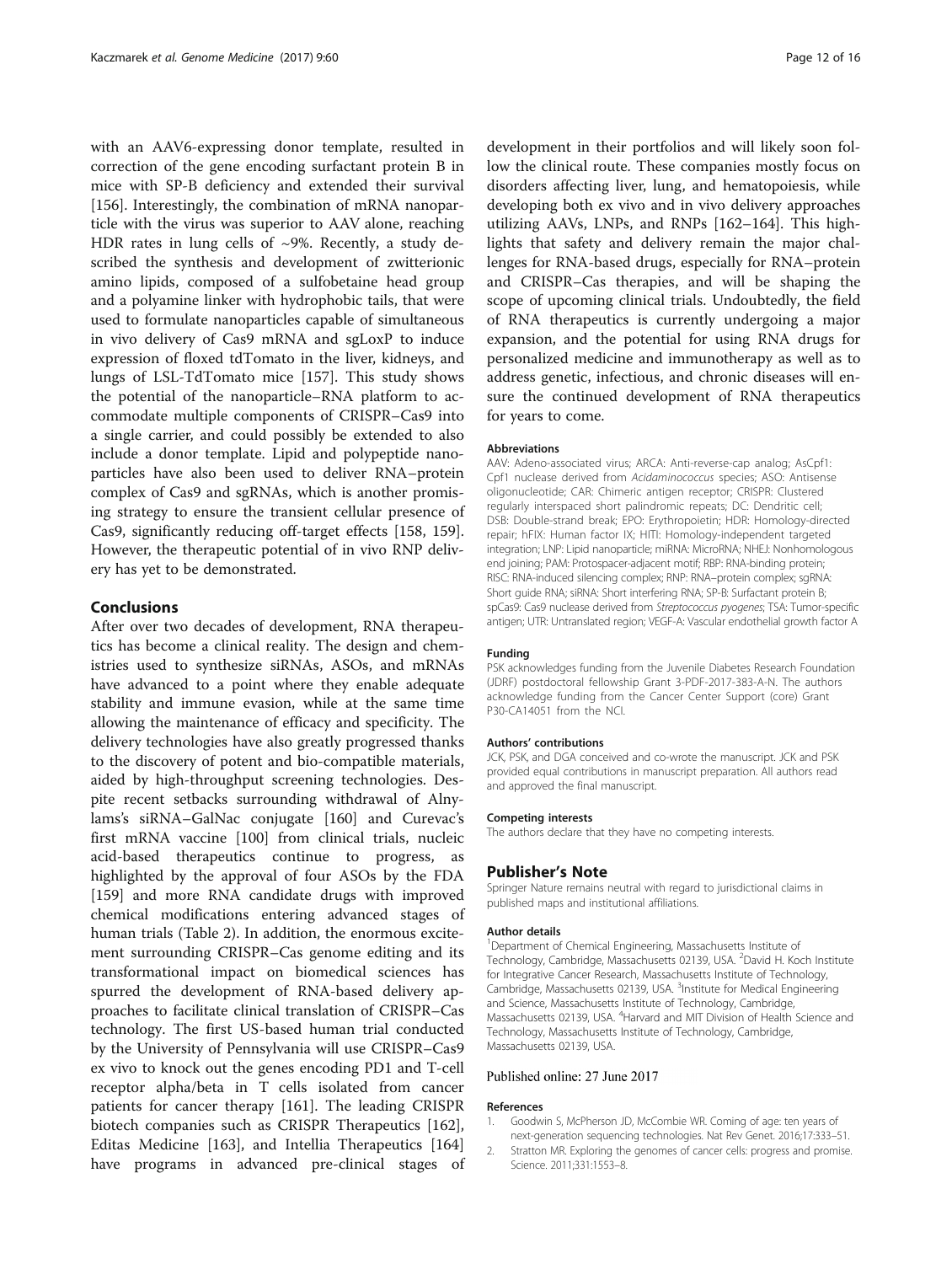- <span id="page-12-0"></span>3. Lin MK, Farrer MJ. Genetics and genomics of Parkinson's disease. Genome Med. 2014;6:48.
- 4. Jarvis JN, Frank MB. Functional genomics and rheumatoid arthritis: where have we been and where should we go? Genome Med. 2010;2:44.
- 5. Bertram L, Tanzi RE. Thirty years of Alzheimer's disease genetics: the implications of systematic meta-analyses. Nat Rev Neurosci. 2008;9:768–78.
- 6. Auffray C, Chen Z, Hood L. Systems medicine: the future of medical genomics and healthcare. Genome Med. 2009;1:2.
- 7. Verdine GL, Walensky LD. The challenge of drugging undruggable targets in cancer: lessons learned from targeting BCL-2 family members. Clin Cancer Res. 2007;13:7264–70.
- 8. Hopkins AL, Groom CR. The druggable genome. Nat Rev Drug Discov. 2002; 1:727–30.
- 9. Wolff JA, Malone RW, Williams P, Chong W, Acsadi G, Jani A, et al. Direct gene transfer into mouse muscle in vivo. Science. 1990;247:1465–8.
- 10. Sahay G, Alakhova DY, Kabanov AV. Endocytosis of nanomedicines. J Control Release. 2010;145:182–95.
- 11. Kotterman MA, Schaffer DV. Engineering adeno-associated viruses for clinical gene therapy. Nat Rev Genet. 2014;15:445–51.
- 12. Anderson DG, Lynn DM, Langer R. Semi-automated synthesis and screening of a large library of degradable cationic polymers for gene delivery. Angew Chemie Int Ed. 2003;42:3153–8.
- 13. Pack DW, Hoffman AS, Pun S, Stayton PS. Design and development of polymers for gene delivery. Nat Rev Drug Discov. 2005;4:581–93.
- 14. Behr J. The proton sponge: a trick to enter cells the viruses did not exploit. Int J Chem. 1997;2:34–6.
- 15. Rehman ZU, Hoekstra D, Zuhorn IS. Mechanism of polyplex- and lipoplexmediated delivery of nucleic acids: real-time visualization of transient membrane destabilization without endosomal lysis. ACS Nano. 2013;7: 3767–77.
- 16. Won Y-Y, Sharma R, Konieczny SF. Missing pieces in understanding the intracellular trafficking of polycation/DNA complexes. J Control Release. 2009;139:88–93.
- 17. Guo J, Cheng WP, Gu J, Ding C, Qu X, Yang Z, et al. Systemic delivery of therapeutic small interfering RNA using a pH-triggered amphiphilic poly-Llysine nanocarrier to suppress prostate cancer growth in mice. Eur J Pharm Sci. 2012;45:521–32.
- 18. Tsutsumi T, Hirayama F, Uekama K, Arima H. Evaluation of polyamidoamine dendrimer/alpha-cyclodextrin conjugate (generation 3, G3) as a novel carrier for small interfering RNA (siRNA). J Control Release. 2007;119:349–59.
- 19. Boussif O, Lezoualc'h F, Zanta MA, Mergny MD, Scherman D, Demeneix B, et al. A versatile vector for gene and oligonucleotide transfer into cells in culture and in vivo: polyethylenimine. Proc Natl Acad Sci U S A. 1995;92: 7297–301.
- 20. Howard KA, Rahbek UL, Liu X, Damgaard CK, Glud SZ, Andersen M, et al. RNA interference in vitro and in vivo using a novel chitosan/siRNA nanoparticle system. Mol Ther. 2006;14:476–84.
- 21. Lynn DM, Langer R. Degradable poly(β-amino esters): synthesis, characterization, and self-assembly with plasmid DNA. J Am Chem Soc. 2000;122:10761–8.
- 22. Kozielski KL, Tzeng SY, Green JJ. A bioreducible linear poly(β-amino ester) for siRNA delivery. Chem Commun (Camb). 2013;49:5319–21.
- 23. Tzeng SY, Hung BP, Grayson WL, Green JJ. Cystamine-terminated poly(beta-amino ester)s for siRNA delivery to human mesenchymal stem cells and enhancement of osteogenic differentiation. Biomaterials. 2012; 33:8142–51.
- 24. Dosta P, Segovia N, Cascante A, Ramos V, Borrós S. Surface charge tunability as a powerful strategy to control electrostatic interaction for high efficiency silencing, using tailored oligopeptide-modified poly(beta-amino ester)s (PBAEs). Acta Biomater. 2015;20:82–93.
- 25. Kaczmarek JC, Patel AK, Kauffman KJ, Fenton OS, Webber MJ, Heartlein MW, et al. Polymer-lipid nanoparticles for systemic delivery of mRNA to the lungs. Angew Chemie Int Ed. 2016;55:13808–12.
- 26. Schroeder A, Levins CG, Cortez C, Langer R, Anderson DG. Lipid-based nanotherapeutics for siRNA delivery. J Intern Med. 2010;267:9–21.
- 27. Kanasty R, Dorkin JR, Vegas A, Anderson D. Delivery materials for siRNA therapeutics. Nat Mater. 2013;12:967–77.
- 28. Desigaux L, Sainlos M, Lambert O, Chevre R, Letrou-Bonneval E, Vigneron J-P, et al. Self-assembled lamellar complexes of siRNA with lipidic aminoglycoside derivatives promote efficient siRNA delivery and interference. Proc Natl Acad Sci U S A. 2007;104:16534–9.
- 29. Leus NGJ, Morselt HWM, Zwiers PJ, Kowalski PS, Ruiters MHJ, Molema G, et al. VCAM-1 specific PEGylated SAINT-based lipoplexes deliver siRNA to activated endothelium in vivo but do not attenuate target gene expression. Int J Pharm. 2014;469:121–31.
- 30. Chen D, Love KT, Chen Y, Eltoukhy AA, Kastrup C, Sahay G, et al. Rapid discovery of potent siRNA-containing lipid nanoparticles enabled by controlled microfluidic formulation. J Am Chem Soc. 2012;134:6948–51.
- 31. Love KT, Mahon KP, Levins CG, Whitehead KA, Querbes W, Dorkin JR, et al. Lipid-like materials for low-dose, in vivo gene silencing. Proc Natl Acad Sci U S A. 2010;107:1864–9.
- 32. Dong Y, Love KT, Dorkin JR, Sirirungruang S, Zhang Y, Chen D, et al. Lipopeptide nanoparticles for potent and selective siRNA delivery in rodents and nonhuman primates. Proc Natl Acad Sci U S A. 2014;111: 3955–60.
- 33. Dahlman JE, Barnes C, Khan OF, Thiriot A, Jhunjunwala S, Shaw TE, et al. In vivo endothelial siRNA delivery using polymeric nanoparticles with low molecular weight. Nat Nanotechnol. 2014;9:648–55.
- 34. Akinc A, Goldberg M, Qin J, Dorkin JR, Gamba-Vitalo C, Maier M, et al. Development of lipidoid-siRNA formulations for systemic delivery to the liver. Mol Ther. 2009;17:872–9.
- 35. Akinc A, Zumbuehl A, Goldberg M, Leshchiner ES, Busini V, Hossain N, et al. A combinatorial library of lipid-like materials for delivery of RNAi therapeutics. Nat Biotechnol. 2008;26:561–9.
- 36. Kauffman KJ, Dorkin JR, Yang JH, Heartlein MW, DeRosa F, Mir FF, et al. Optimization of lipid nanoparticle formulations for mRNA delivery in vivo with fractional factorial and definitive screening designs. Nano Lett. 2015;15: 7300–6.
- 37. Fenton OS, Kauffman KJ, McClellan RL, Appel EA, Dorkin JR, Tibbitt MW, et al. Bioinspired alkenyl amino alcohol ionizable lipid materials for highly potent in vivo mRNA delivery. Adv Mater. 2016;28:2939–43.
- 38. Nair JK, Willoughby JLS, Chan A, Charisse K, Alam MR, Wang Q, et al. Multivalent N-acetylgalactosamine-conjugated siRNA localizes in hepatocytes and elicits robust RNAi-mediated gene silencing. J Am Chem Soc. 2014;136:16958–61.
- 39. Yu RZ, Graham MJ, Post N, Riney S, Zanardi T, Hall S, et al. Disposition and pharmacology of a GalNAc3-conjugated ASO targeting human lipoprotein(a) in mice. Mol Ther Nucleic Acids. 2016;5, e317.
- 40. Lorenz C, Hadwiger P, John M, Vornlocher HP, Unverzagt C. Steroid and lipid conjugates of siRNAs to enhance cellular uptake and gene silencing in liver cells. Bioorganic Med Chem Lett. 2004;14:4975–7.
- 41. Nishina K, Unno T, Uno Y, Kubodera T, Kanouchi T, Mizusawa H, et al. Efficient in vivo delivery of siRNA to the liver by conjugation of alphatocopherol. Mol Ther. 2008;16:734–40.
- 42. Xia C-F, Boado RJ, Pardridge WM. Antibody-mediated targeting of siRNA via the human insulin receptor using avidin − biotin technology. Mol Pharm. 2009;6:747–51.
- 43. Moschos SA, Jones SW, Perry MM, Williams AE, Erjefalt JS, Turner JJ, et al. Lung delivery studies using siRNA conjugated to TAT(48-60) and penetratin reveal peptide induced reduction in gene expression and induction of innate immunity. Bioconjug Chem. 2007;18:1450–9.
- 44. Soutschek J, Akinc A, Bramlage B, Charisse K, Constien R, Donoghue M, et al. Therapeutic silencing of an endogenous gene by systemic administration of modified siRNAs. Nature. 2004;432:173–8.
- 45. Morrissey DV, Lockridge JA, Shaw L, Blanchard K, Jensen K, Breen W, et al. Potent and persistent in vivo anti-HBV activity of chemically modified siRNAs. Nat Biotechnol. 2005;23:1002–7.
- 46. Wittrup A, Lieberman J. Knocking down disease: a progress report on siRNA therapeutics. Nat Rev Genet. 2015;16:543–52.
- 47. Bramsen JB, Laursen MB, Nielsen AF, Hansen TB, Bus C, Langkjoør N, et al. A large-scale chemical modification screen identifies design rules to generate siRNAs with high activity, high stability and low toxicity. Nucleic Acids Res. 2009;37:2867–81.
- 48. Chiu Y-L, Rana TM. siRNA function in RNAi: a chemical modification analysis. RNA. 2003;9:1034–48.
- 49. Prakash TP, Allerson CR, Dande P, Vickers TA, Sioufi N, Jarres R, et al. Positional effect of chemical modifications on short interference RNA activity in mammalian cells. J Med Chem. 2005;48:4247–53.
- 50. Li B, Luo X, Dong Y. Effects of chemically modified messenger RNA on protein expression. Bioconjug Chem. 2016;27:849–53.
- 51. Judge A, MacLachlan I. Overcoming the innate immune response to small interfering RNA. Hum Gene Ther. 2008;19:111–24.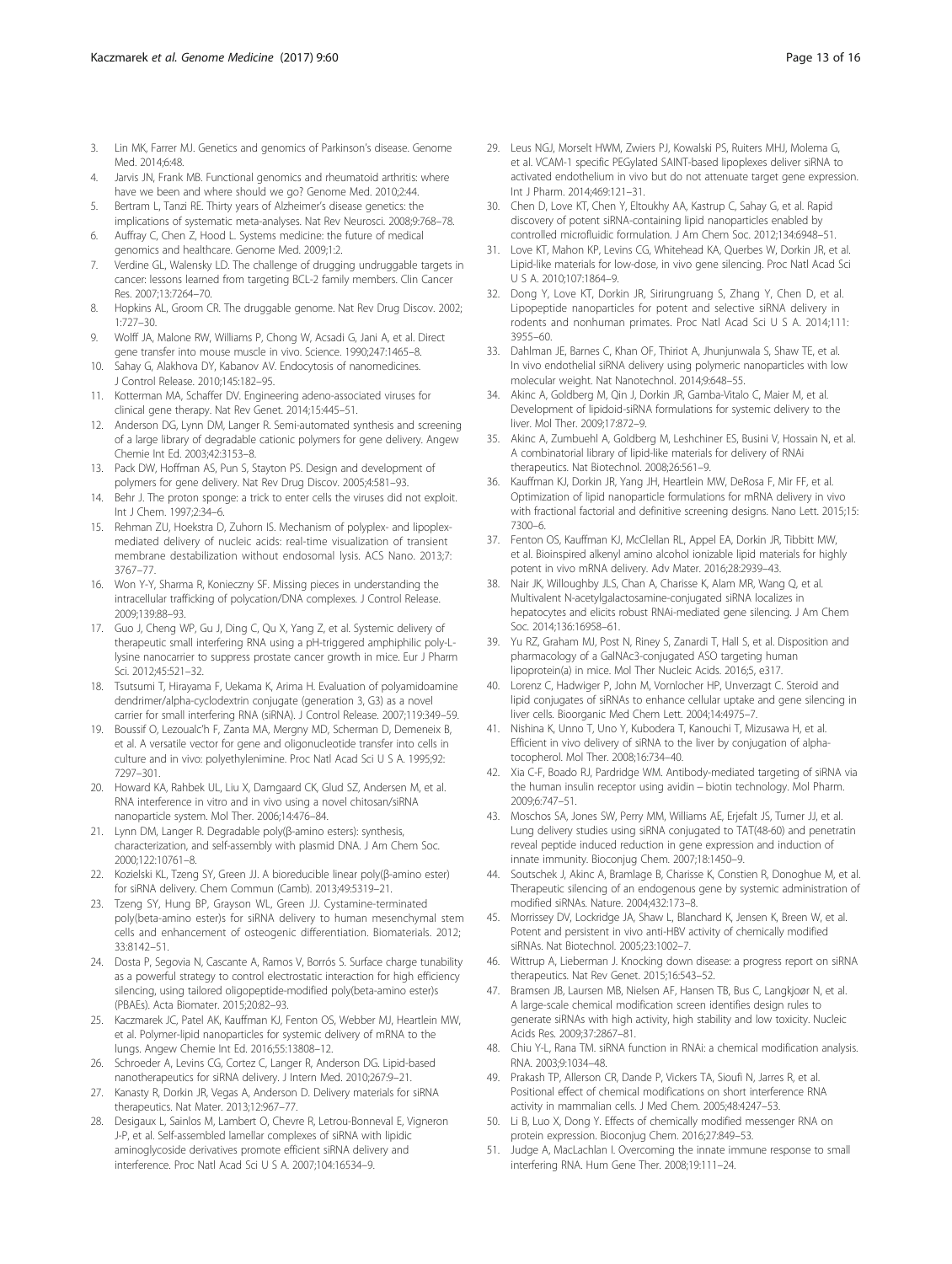- <span id="page-13-0"></span>52. Pratt AJ, MacRae IJ. The RNA-induced silencing complex: a versatile genesilencing machine. J Biol Chem. 2009;284:17897–901.
- 53. Sahin U, Karikó K, Türeci Ö. mRNA-based therapeutics—developing a new class of drugs. Nat Rev Drug Discov. 2014;13:759–80.
- 54. Kauffman KJ, Mir FF, Jhunjhunwala S, Kaczmarek JC, Hurtado JE, Yang JH, et al. Efficacy and immunogenicity of unmodified and pseudouridinemodified mRNA delivered systemically with lipid nanoparticles in vivo. Biomaterials. 2016;109:78–87.
- 55. Behlke MA. Chemical modification of siRNAs for in vivo use. Oligonucleotides. 2008;18:305–19.
- 56. Fire A, Xu S, Montgomery MK, Kostas SA, Driver SE, Mello CC. Potent and specific genetic interference by double-stranded RNA in Caenorhabditis elegans. Nature. 1998;391:806–11.
- 57. McManus MT, Sharp PA. Gene silencing in mammals by small interfering RNAs. Nat Rev Genet. 2002;3:737–47.
- 58. Coelho T, Adams D, Silva A, Lozeron P, Hawkins PN, Mant T, et al. Safety and efficacy of RNAi therapy for transthyretin amyloidosis. N Engl J Med. 2013;369:819–29.
- 59. ClinicalTrials.gov. NCT01960348: APOLLO The study of an investigational drug, patisiran (ALN-TTR02), for the treatment of transthyretin (TTR) mediated amyloidosis. [https://clinicaltrials.gov/ct2/show/NCT01960348.](https://clinicaltrials.gov/ct2/show/NCT01960348) Accessed 6 Mar 2017.
- 60. Suhr OB, Coelho T, Buades J, Pouget J, Conceicao I, Berk J, et al. Efficacy and safety of patisiran for familial amyloidotic polyneuropathy: a phase II multidose study. Orphanet J Rare Dis. 2015;10:109.
- 61. Garber K. Alnylam terminates revusiran program, stock plunges. Nat Biotechnol. 2016;34:1213–4.
- 62. Manoharan M. GalNAc-siRNA with enhanced stabilization chemistry: ESC-GalNAc-siRNA. 2014. [http://www.alnylam.com/2014/05/11/esc-galnac](http://www.alnylam.com/2014/05/11/esc-galnac-conjugates-tides2014/)[conjugates-tides2014/](http://www.alnylam.com/2014/05/11/esc-galnac-conjugates-tides2014/). Accessed 23 May 2017.
- 63. ClinicalTrials.gov. NCT01676259: a phase II study of siG12D LODER in combination with chemotherapy in patients with unresectable locally advanced pancreatic cancer. [https://clinicaltrials.gov/ct2/show/](https://clinicaltrials.gov/ct2/show/NCT01676259) [NCT01676259.](https://clinicaltrials.gov/ct2/show/NCT01676259) Accessed 6 Mar 2017.
- 64. Golan T, Khvalevsky EZ, Hubert A, Gabai RM, Hen N, Segal A, et al. RNAi therapy targeting KRAS in combination with chemotherapy for locally advanced pancreatic cancer patients. Oncotarget. 2015;6: 24560–70.
- 65. Kleinman ME, Yamada K, Takeda A, Chandrasekaran V, Nozaki M, Baffi JZ, et al. Sequence- and target-independent angiogenesis suppression by siRNA via TLR3. Nature. 2008;452:591–7.
- 66. Askari FK, McDonnell WM. Antisense-oligonucleotide therapy. N Engl J Med. 1996;334:316–8.
- 67. Agrawal S. Importance of nucleotide sequence and chemical modifications of antisense oligonucleotides. Biochim Biophys Acta Gene Struct Expr. 1999; 1489:53–67.
- 68. Chery J. RNA therapeutics: RNAi and antisense mechanisms and clinical applications. Postdoc J. 2016;4:35–50.
- 69. Young CS, Pyle AD. Exon skipping therapy. Cell. 2016;167:1144.
- 70. Liang X, Shen W, Sun H, Migawa MT, Vickers TA, Crooke ST. Translation efficiency of mRNAs is increased by antisense oligonucleotides targeting upstream open reading frames. Nat Biotechnol. 2016;34:1–8.
- 71. Crooke ST, Wang S, Vickers TA, Shen W, Liang X. Cellular uptake and trafficking of antisense oligonucleotides. Nat Biotechnol. 2017;35:230–7.
- 72. Dolgin E. Spinal muscular atrophy approval boosts antisense drugs. Nat Biotechnol. 2017;35:99–100.
- 73. Mendell JR, Rodino-Klapac LR, Sahenk Z, Roush K, Bird L, Lowes LP, et al. Eteplirsen for the treatment of Duchenne muscular dystrophy. Ann Neurol. 2013;74:637–47.
- 74. Geary RS, Henry SP, Grillone LR. Fomivirsen. Clin Pharmacokinet. 2002;41: 255–60.
- 75. Merki E, Graham MJ, Mullick AE, Miller ER, Crooke RM, Pitas RE, et al. Antisense oligonucleotide directed to human apolipoprotein B-100 reduces lipoprotein(a) levels and oxidized phospholipids on human apolipoprotein B-100 particles in lipoprotein(a) transgenic mice. Circulation. 2008;118:743–53.
- 76. Raal FJ, Santos RD, Blom DJ, Marais AD, Charng MJ, Cromwell WC, et al. Mipomersen, an apolipoprotein B synthesis inhibitor, for lowering of LDL cholesterol concentrations in patients with homozygous familial hypercholesterolaemia: a randomised, double-blind, placebo-controlled trial. Lancet. 2010;375:998–1006.
- 77. Becker LA, Huang B, Bieri G, Ma R, Knowles DA, Jafar-Nejad P, et al. Therapeutic reduction of ataxin-2 extends lifespan and reduces pathology in TDP-43 mice. Nature. 2017;544:367–71.
- 78. Scoles DR, Meera P, Schneider MD, Paul S, Dansithong W, Figueroa KP, et al. Antisense oligonucleotide therapy for spinocerebellar ataxia type 2. Nature. 2017;544:362–6.
- 79. Christopher A, Kaur R, Kaur G, Kaur A, Gupta V, Bansal P. MicroRNA therapeutics: Discovering novel targets and developing specific therapy. Perspect Clin Res. 2016;7:68.
- 80. Pereira DM, Rodrigues PM, Borralho PM, Rodrigues CMP. Delivering the promise of miRNA cancer therapeutics. Drug Discov Today. 2013;18:282–9.
- 81. Zhang Y, Wang Z, Gemeinhart RA. Progress in microRNA delivery. J Control Release. 2013;172:962–74.
- 82. Merhautova J, Vychytilova-Faltejskova P, Demlova R, Slaby O. Systemic administration of miRNA mimics by liposomal delivery system in animal model of colorectal carcinoma. Physiol Res. 2016;65(Supplementum 4): S481–8.
- 83. Li R-Q, Wu Y, Zhi Y, Yang X, Li Y, Xua F-J, et al. PGMA-based star-like polycations with plentiful hydroxyl groups act as highly efficient miRNA delivery nanovectors for effective applications in heart diseases. Adv Mater. 2016;28:7204–12.
- 84. Beg MS, Borad M, Sachdev J, Hong DS, Smith S, Bader A, et al. Abstract CT327: multicenter phase I study of MRX34, a first-in-class microRNA miR-34 mimic liposomal injection. Cancer Res. 2014;74(19 Supplement): CT327.
- 85. BusinessWire.com. Mirna therapeutics halts phase 1 clinical study of MRX34. 2016. [http://www.businesswire.com/news/home/20160920006814/en/Mirna-](http://www.businesswire.com/news/home/20160920006814/en/Mirna-Therapeutics-Halts-Phase-1-Clinical-Study)[Therapeutics-Halts-Phase-1-Clinical-Study](http://www.businesswire.com/news/home/20160920006814/en/Mirna-Therapeutics-Halts-Phase-1-Clinical-Study). Accessed 6 Mar 2017.
- 86. Wilczynska A, Bushell M. The complexity of miRNA-mediated repression. Cell Death Differ. 2015;22:22–33.
- 87. Mitragotri S, Burke PA, Langer R. Overcoming the challenges in administering biopharmaceuticals: formulation and delivery strategies. Nat Rev Drug Discov. 2014;13:655–72.
- 88. Tavernier G, Andries O, Demeester J, Sanders NN, De Smedt SC, Rejman J. mRNA as gene therapeutic: how to control protein expression. J Control Release. 2011;150:238–47.
- 89. Jemielity J, Fowler T, Zuberek J, Stepinski J, Lewdorowicz M, Niedzwiecka A, et al. Novel "anti-reverse" cap analogs with superior translational properties. RNA. 2003;9:1108–22.
- 90. Mockey M, Gonçalves C, Dupuy FP, Lemoine FM, Pichon C, Midoux P. mRNA transfection of dendritic cells: synergistic effect of ARCA mRNA capping with poly(A) chains in cis and in trans for a high protein expression level. Biochem Biophys Res Commun. 2006;340:1062–8.
- 91. Strenkowska M, Grzela R, Majewski M, Wnek K, Kowalska J, Lukaszewicz M, et al. Cap analogs modified with 1,2-dithiodiphosphate moiety protect mRNA from decapping and enhance its translational potential. Nucleic Acids Res. 2016;44:9578–90.
- 92. Presnyak V, Alhusaini N, Chen Y, Martin S, Morris N, Kline N, et al. Codon optimality is a major determinant of mRNA stability. Cell. 2015;160:1111–24.
- 93. Thess A, Grund S, Mui BL, Hope MJ, Baumhof P, Fotin-Mleczek M, et al. Sequence-engineered mRNA without chemical nucleoside modifications enables an effective protein therapy in large animals. Mol Ther. 2015;23: 1456–64.
- 94. Holtkamp S, Kreiter S, Selmi A, Simon P, Koslowski M, Huber C, et al. Modification of antigen-encoding RNA increases stability, translational efficacy, and T-cell stimulatory capacity of dendritic cells. Blood. 2006;108: 4009–17.
- 95. Wroblewska L, Kitada T, Endo K, Siciliano V, Stillo B, Saito H, et al. Mammalian synthetic circuits with RNA binding proteins for RNA-only delivery. Nat Biotechnol. 2015;33:839–41.
- 96. Andries O, Mc Cafferty S, De Smedt SC, Weiss R, Sanders NN, Kitada T. N(1)-methylpseudouridine-incorporated mRNA outperforms pseudouridineincorporated mRNA by providing enhanced protein expression and reduced immunogenicity in mammalian cell lines and mice. J Control Release. 2015;217:337–44.
- 97. Svitkin YV, Cheng YM, Chakraborty T, Presnyak V, John M, Sonenberg N. N1 methyl-pseudouridine in mRNA enhances translation through eIF2αdependent and independent mechanisms by increasing ribosome density. Nucleic Acids Res. 2017;45:6023–36.
- 98. Harcourt EM, Kietrys AM, Kool ET. Chemical and structural effects of base modifications in messenger RNA. Nature. 2017;541:339–46.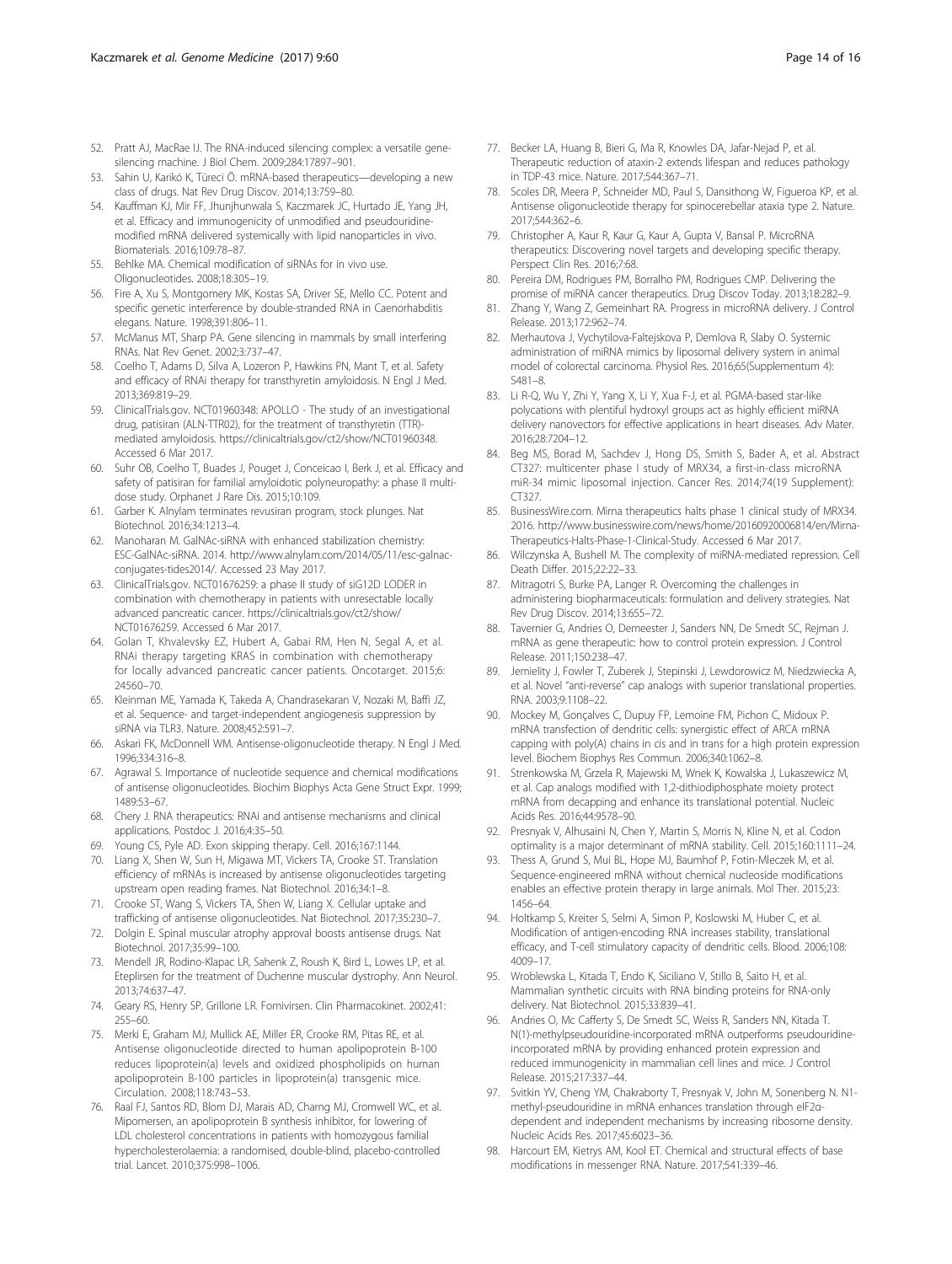- <span id="page-14-0"></span>99. Dowdy SF. Overcoming cellular barriers for RNA therapeutics. Nat Biotechnol. 2017;35:222–9.
- 100. Defrancesco L. The " anti-hype " vaccine. Nat Biotechnol. 2017;35:193–7.
- 101. Petsch B, Schnee M, Vogel AB, Lange E, Hoffmann B, Voss D, et al. Protective efficacy of in vitro synthesized, specific mRNA vaccines against influenza A virus infection. Nat Biotechnol. 2012;30:1210–6.
- 102. Karikó K, Buckstein M, Ni H, Weissman D. Suppression of RNA recognition by Toll-like receptors: the impact of nucleoside modification and the evolutionary origin of RNA. Immunity. 2005;23:165–75.
- 103. Allard SD, De Keersmaecker B, de Goede AL, Verschuren EJ, Koetsveld J, Reedijk ML, et al. A phase I/IIa immunotherapy trial of HIV-1-infected patients with Tat, Rev and Nef expressing dendritic cells followed by treatment interruption. Clin Immunol. 2012;142:252–68.
- 104. Deering RP, Kommareddy S, Ulmer JB, Brito LA, Geall AJ. Nucleic acid vaccines: prospects for non-viral delivery of mRNA vaccines. Expert Opin Drug Deliv. 2014;11:1–15.
- 105. Ulmer JB, Geall AJ. Recent innovations in mRNA vaccines. Curr Opin Immunol. 2016;41:18–22.
- 106. Chahal JS, Khan OF, Cooper CL, McPartlan JS, Tsosie JK, Tilley LD, et al. Dendrimer-RNA nanoparticles generate protective immunity against lethal Ebola, H1N1 influenza, and Toxoplasma gondii challenges with a single dose. Proc Natl Acad Sci U S A. 2016;113:E4133–42.
- 107. Pardi N, Hogan MJ, Pelc RS, Muramatsu H, Andersen H, DeMaso CR, et al. Zika virus protection by a single low-dose nucleoside-modified mRNA vaccination. Nature. 2017;543:248–51.
- 108. Pardi N, Secreto AJ, Shan X, Debonera F, Glover J, Yi Y, et al. Administration of nucleoside-modified mRNA encoding broadly neutralizing antibody protects humanized mice from HIV-1 challenge. Nat Commun. 2017;8:14630.
- 109. Sullenger BA, Nair S. From the RNA world to the clinic. Science. 2016;352: 1417–20.
- 110. Oberli MA, Reichmuth AM, Dorkin JR, Mitchell MJ, Fenton OS, Jaklenec A, et al. Lipid nanoparticle assisted mRNA delivery for potent cancer immunotherapy. Nano Lett. 2017;17:1326–35.
- 111. Kranz LM, Diken M, Haas H, Kreiter S, Loquai C, Reuter KC, et al. Systemic RNA delivery to dendritic cells exploits antiviral defence for cancer immunotherapy. Nature. 2016;534:396–401.
- 112. Ramaswamy S, Tonnu N, Tachikawa K, Limphong P, Vega JB, Karmali PP, et al. Systemic delivery of factor IX messenger RNA for protein replacement therapy. Proc Natl Acad Sci U S A. 2017;114:E1941–50.
- 113. DeRosa F, Guild B, Karve S, Smith L, Love K, Dorkin JR, et al. Therapeutic efficacy in a hemophilia B model using a biosynthetic mRNA liver depot system. Gene Ther. 2016;23:699–707.
- 114. Kormann MSD, Hasenpusch G, Aneja MK, Nica G, Flemmer AW, Herber-jonat S, et al. Expression of therapeutic proteins after delivery of chemically modified mRNA in mice. Nat Biotechnol. 2011;29:154–7.
- 115. Zangi L, Lui KO, von Gise A, Ma Q, Ebina W, Ptaszek LM, et al. Modified mRNA directs the fate of heart progenitor cells and induces vascula regeneration after myocardial infarction. Nat Biotechnol. 2013;31:898–907.
- 116. Pipeline—Cardiovascular Disease.<https://www.modernatx.com/pipeline>. Accessed 6 Jun 2017.
- 117. Cox DBT, Platt RJ, Zhang F. Therapeutic genome editing: prospects and challenges. Nat Med. 2015;21:121–31.
- 118. Chadwick AC, Musunuru K. Genome editing for the study of cardiovascular diseases. Curr Cardiol Rep. 2017;19:22.
- 119. Hu W, Kaminski R, Yang F, Zhang Y, Cosentino L, Li F, et al. RNA-directed gene editing specifically eradicates latent and prevents new HIV-1 infection. Proc Natl Acad Sci U S A. 2014;111:11461–6.
- 120. Thakore PI, Black JB, Hilton IB, Gersbach CA. Editing the epigenome: technologies for programmable transcription and epigenetic modulation. Nat Methods. 2016;13:127–37.
- 121. Sapranauskas R, Gasiunas G, Fremaux C, Barrangou R, Horvath P, Siksnys V. The Streptococcus thermophilus CRISPR/Cas system provides immunity in Escherichia coli. Nucleic Acids Res. 2011;39:9275–82.
- 122. Jinek M, Chylinski K, Fonfara I, Hauer M, Doudna JA, Charpentier E. A programmable dual-RNA-guided DNA endonuclease in adaptive bacterial immunity. Science. 2012;337:816–21.
- 123. Doudna JA, Charpentier E. The new frontier of genome engineering with CRISPR-Cas9. Science. 2014;346:1258096.
- 124. Rouet P, Smih F, Jasin M. Introduction of double-strand breaks into the genome of mouse cells by expression of a rare-cutting endonuclease. Mol Cell Biol. 1994;14:8096–106.
- 125. Cong L, Ran FA, Cox D, Lin S, Barretto R, Habib N, et al. Multiplex genome engineering using CRISPR/Cas systems. Science. 2013;339:819–23.
- 126. Dahlman JE, Abudayyeh OO, Joung J, Gootenberg JS, Zhang F, Konermann S. Orthogonal gene knockout and activation with a catalytically active Cas9 nuclease. Nat Biotechnol. 2015;33:1159–61.
- 127. Long C, Amoasii L, Mireault AA, McAnally JR, Li H, Sanchez-Ortiz E, et al. Postnatal genome editing partially restores dystrophin expression in a mouse model of muscular dystrophy. Science. 2016;351:400–3.
- 128. Nelson CE, Hakim CH, Ousterout DG, Thakore PI, Moreb EA, Castellanos Rivera RM, et al. In vivo genome editing improves muscle function in a mouse model of Duchenne muscular dystrophy. Science. 2016;351:403–7.
- 129. Tabebordbar M, Zhu K, Cheng JKW, Chew WL, Widrick JJ, Yan WX, et al. In vivo gene editing in dystrophic mouse muscle and muscle stem cells. Science. 2016;351:407–11.
- 130. Yin H, Xue W, Chen S, Bogorad RL, Benedetti E, Grompe M, et al. Genome editing with Cas9 in adult mice corrects a disease mutation and phenotype. Nat Biotechnol. 2014;32:551–3.
- 131. Yin H, Song C-Q, Dorkin JR, Zhu LJ, Li Y, Wu Q, et al. Therapeutic genome editing by combined viral and non-viral delivery of CRISPR system components in vivo. Nat Biotechnol. 2016;34:328–33.
- 132. Yang Y, Wang L, Bell P, McMenamin D, He Z, White J, et al. A dual AAV system enables the Cas9-mediated correction of a metabolic liver disease in newborn mice. Nat Biotechnol. 2016;34:334–8.
- 133. Ding Q, Strong A, Patel KM, Ng SL, Gosis BS, Regan SN, et al. Permanent alteration of PCSK9 with in vivo CRISPR-Cas9 genome editing. Circ Res. 2014;115:488–92.
- 134. Fellmann C, Gowen BG, Lin P-C, Doudna JA, Corn JE. Cornerstones of CRISPR–Cas in drug discovery and therapy. Nat Rev Drug Discov. 2016;16: 89–100.
- 135. Tycko J, Myer VE, Hsu PD. Methods for optimizing CRISPR-Cas9 genome editing specificity. Mol Cell. 2016;63:355–70.
- 136. Komor AC, Badran AH, Liu DR. CRISPR-based technologies for the manipulation of eukaryotic genomes. Cell. 2016;168:1–17.
- 137. Moreno AM, Mali P. Therapeutic genome engineering via CRISPR-Cas systems. Wiley Interdiscip Rev Syst Biol Med. 2017:e1380. doi: [10.1002/](http://dx.doi.org/10.1002/wsbm.1380) [wsbm.1380](http://dx.doi.org/10.1002/wsbm.1380)
- 138. Fu Y, Sander JD, Reyon D, Cascio VM, Joung JK. Improving CRISPR-Cas nuclease specificity using truncated guide RNAs. Nat Biotechnol. 2014;32: 279–84.
- 139. Moreno-Mateos MA, Vejnar CE, Beaudoin J, Fernandez JP, Mis EK, Khokha MK, et al. CRISPRscan: designing highly efficient sgRNAs for CRISPR-Cas9 targeting in vivo. Nat Methods. 2015;12:982–8.
- 140. Hendel A, Bak RO, Clark JT, Kennedy AB, Ryan DE, Roy S, et al. Chemically modified guide RNAs enhance CRISPR-Cas genome editing in human primary cells. Nat Biotechnol. 2015;33:985–9.
- 141. Kleinstiver BP, Pattanayak V, Prew MS, Tsai SQ, Nguyen NT, Zheng Z, et al. High-fidelity CRISPR–Cas9 nucleases with no detectable genome-wide offtarget effects. Nature. 2016;529:490–5.
- 142. Slaymaker IM, Gao L, Zetsche B, Scott DA, Yan WX, Zhang F. Rationally engineered Cas9 nucleases with improved specificity. Science. 2016;351:84–8.
- 143. Zetsche B, Gootenberg JS, Abudayyeh OO, Slaymaker IM, Makarova KS, Essletzbichler P, et al. Cpf1 is a single RNA-guided endonuclease of a class 2 CRISPR-Cas system. Cell. 2015;163:759–71.
- 144. Zetsche B, Heidenreich M, Mohanraju P, Fedorova I, Kneppers J, DeGennaro EM, et al. Multiplex gene editing by CRISPR–Cpf1 using a single crRNA array. Nat Biotechnol. 2016;35:31–4.
- 145. Zuris JA, Thompson DB, Shu Y, Guilinger JP, Bessen JL, Hu JH, et al. Cationic lipid-mediated delivery of proteins enables efficient protein-based genome editing in vitro and in vivo. Nat Biotechnol. 2014;33:73–80.
- 146. Richardson CD, Ray GJ, DeWitt MA, Curie GL, Corn JE. Enhancing homology-directed genome editing by catalytically active and inactive CRISPR-Cas9 using asymmetric donor DNA. Nat Biotechnol. 2016;34: 339–44.
- 147. Vartak SV, Raghavan SC. Inhibition of nonhomologous end joining to increase the specificity of CRISPR/Cas9 genome editing. FEBS J. 2015;282: 4289–94.
- 148. Robert F, Barbeau M, Éthier S, Dostie J, Pelletier J. Pharmacological inhibition of DNA-PK stimulates Cas9-mediated genome editing. Genome Med. 2015; 7:93.
- 149. Song J, Yang D, Xu J, Zhu T, Chen YE, Zhang J. RS-1 enhances CRISPR/Cas9 and TALEN-mediated knock-in efficiency. Nat Commun. 2016;7:10548.